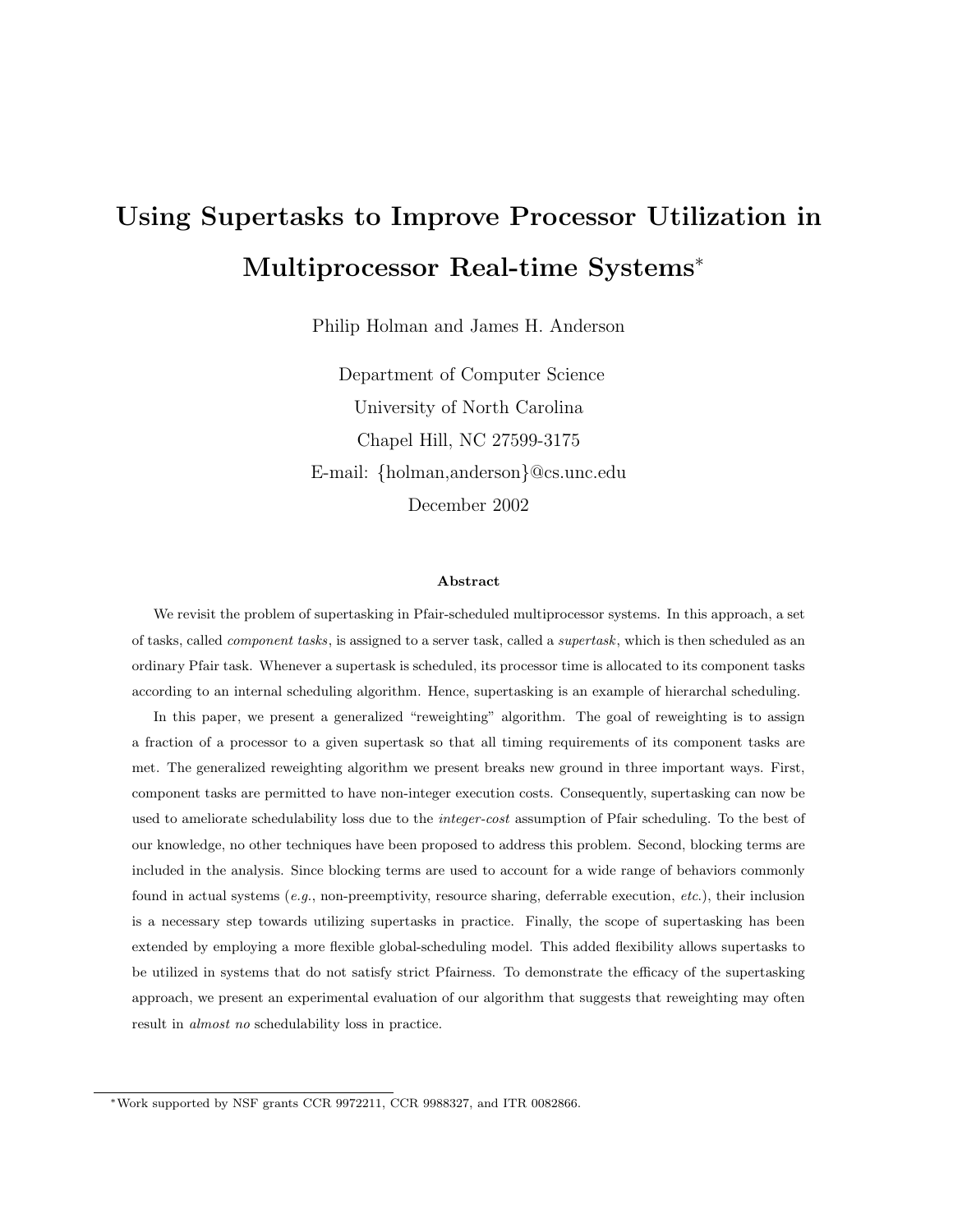## **1 Introduction**

Multiprocessor scheduling techniques fall into two general categories: *partitioning* and *global scheduling*. In the partitioning approach, each processor schedules tasks independently from a local ready queue. In contrast, all ready tasks are stored in a single queue under global scheduling and interprocessor migration is allowed. Presently, partitioning is the favored approach, largely because well-understood uniprocessor scheduling algorithms can be used for per-processor scheduling. Despite its popularity, the partitioning approach is inherently suboptimal when scheduling periodic tasks. A well-known example of this is a two-processor system that contains three synchronous periodic tasks, each with an execution cost of 2 and a period of 3. Completing each job before the release of its successor is impossible in such a system without migration.

One particularly promising global-scheduling approach is *proportionate-fair* (Pfair) scheduling, first proposed by Baruah *et al.* [1]. Pfair scheduling is presently the only known optimal method for scheduling recurrent tasks in a multiprocessor system. Under Pfair scheduling, each task is assigned a *weight*, w, that specifies the rate at which it should execute. Tasks are scheduled using a fixed-size allocation quantum so that each task's actual allocation over any time interval  $[0, L)$  is strictly within one quantum of its ideal allocation,  $w \cdot L$ .

Unfortunately, in prior work on Pfair scheduling, it is assumed that all execution costs are expressed as multiples of the quantum size. Consequently, the theoretical optimality of Pfair scheduling hinges on the assumption that the quantum size can be made arbitrarily small. In actual systems, practical factors, such as context-switching and scheduling overhead, impose an implicit lower bound on the quantum size. When the quantum size is restricted, Pfair scheduling algorithms are *not* optimal. For instance, a periodic task with a worst-case execution time of 11 *ms* would need to reserve 20 *ms* of processor time in a Pfair-scheduled system that uses a 10-*ms* quantum. Such an inflated reservation results in considerable schedulability loss. Although context-switching and migration overhead is the most common criticism of Pfair scheduling, recent experimental work [7] suggests that this *integer-cost* problem is actually a more serious concern.

**Hybrid Approach.** In recent work, we investigated the use of *supertasks* in Pfair-scheduled systems [3]. Under supertasking, a set of tasks, called *component tasks*, is assigned to a server task, called a *supertask*, which is then scheduled as an ordinary Pfair task. Whenever a supertask is scheduled, its processor time is allocated to its component tasks according to an internal scheduling algorithm.

Although a supertask should ideally be assigned a weight equal to the cumulative utilization of its component tasks, Moir and Ramamurthy [5] demonstrated that the timing requirements of component tasks may be violated when using such an assignment. In prior work [3], we proved that such violations can be avoided by using a more pessimistic weight assignment. Unfortunately, this prior work suggests that reweighting will almost always result in schedulability loss. However, empirical data presented later suggests that this loss should be very small (and often *negligible*) in practice.

Although conceptually similar to partitioning, supertasking provides more flexibility when selecting task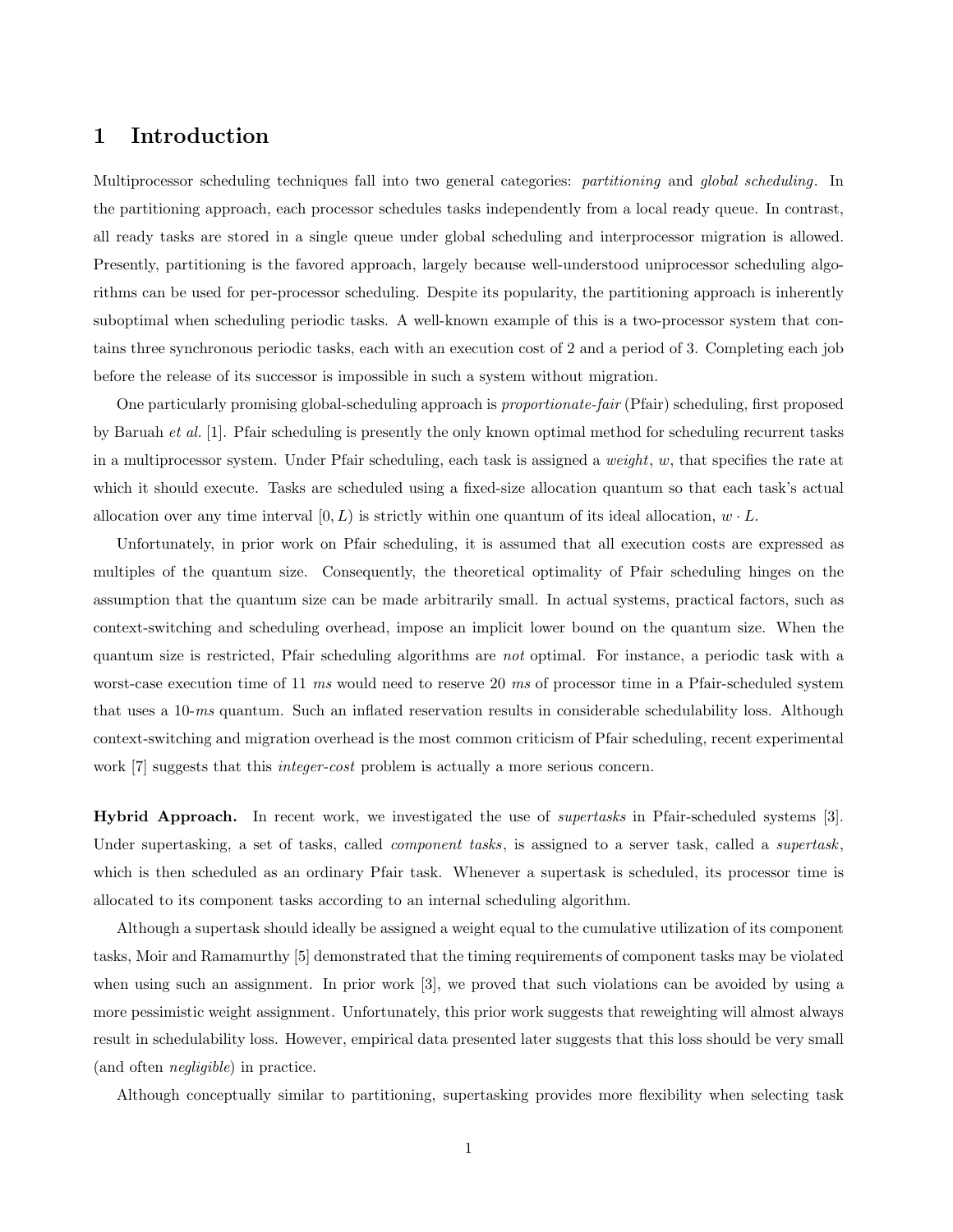assignments. Whereas the number of processors and their capacities are fixed under partitioning, the number of supertasks and their capacities are not. Indeed, supertask capacities (*i.e.*, weights) can be assigned *after* making task assignments. This weight-assignment problem is referred to as the *reweighting* problem. For the purpose of assigning tasks, each supertask can temporarily be granted a unit capacity (weight). Following the assignment of tasks, these weights can then be reduced to minimize schedulability loss.

Furthermore, supertasking can be used to ameliorate schedulability loss due to the integer-cost problem. By packing tasks into supertasks and using a uniprocessor scheduling algorithm that does *not* require integer execution costs, loss due to the integer-cost problem can be traded for loss due to reweighting. Later, we present empirical evidence that shows the efficacy of this trade-off. Indeed, the results presented later suggest that reweighting may often result in *almost no* schedulability loss in practice.

**Contributions of this Paper.** Unfortunately, the theory of supertasking has not been sufficiently developed to permit its use in practice. In prior work on supertasking [3, 5], it has been assumed that the global scheduler respects strict Pfairness, that component tasks have integer execution costs, and that component tasks are independent. These latter two assumptions are obviously unrealistic. Furthermore, there has been recent interest in applying Pfair scheduling with relaxed scheduling constraints [2, 8]. This interest stems from the fact that relaxing scheduling constraints typically permits the use of simpler algorithms, which, in turn, reduces overhead. For instance, our prior work on supertasks proved that allowing component tasks to experience bounded deadline misses can result in substantial schedulability gains [3].

In this paper, we present a generalized reweighting algorithm that extends our prior work on reweighting in the following three ways: **(i)** execution costs are no longer assumed to be integral; **(ii)** the global-scheduling model supports the use of relaxed fairness constraints; **(iii)** blocking terms are included in the analysis. In addition to the reasons given above, these three extensions are important because many task behaviors commonly encountered in practice, such as blocking and self-suspension, can disrupt fair allocation rates and hence are problematic under fair scheduling. By utilizing supertasks, tasks exhibiting such behaviors can be grouped together and scheduled using *unfair* uniprocessor algorithms, resulting in considerably less schedulability loss.

The remainder of the paper is organized as follows. Sec. 2 summarizes background information and notational conventions. In Sec. 3, the reweighting condition used in our analysis is derived. Our reweighting algorithm is then presented and analyzed in Secs. 4 and 5. Sec. 6 contains experimental results that demonstrate the efficacy of using supertasks to reduce schedulability loss. We conclude in Sec. 7.

### **2 Background**

Given a set of component tasks  $\tau$ , our goal is to compute the smallest weight that can be assigned to the corresponding supertask S so that the schedulability of  $\tau$  is ensured. (We will precisely define the schedulability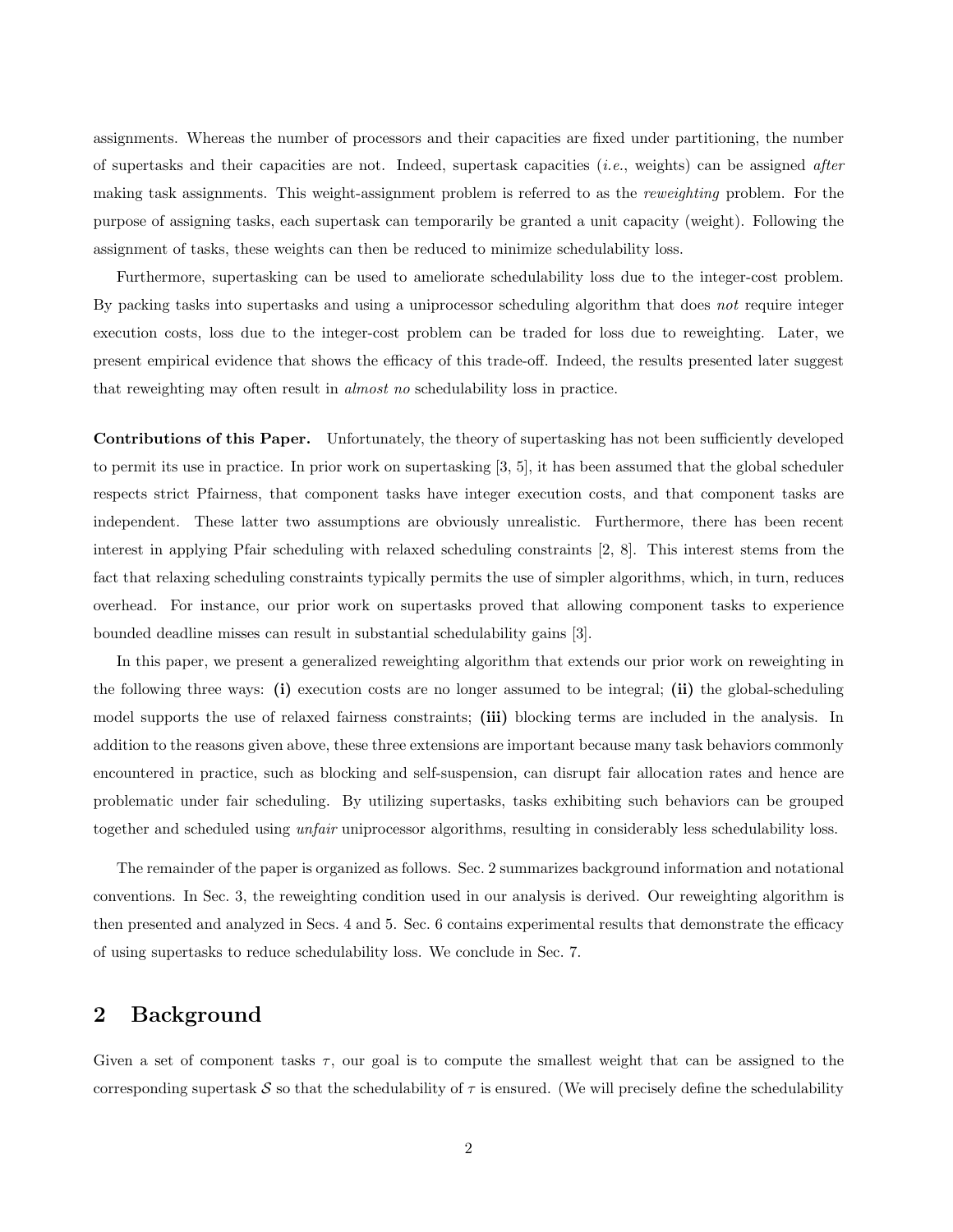

Figure 1: The first six windows of a task with weight  $T.w = 3/10$  are shown up to time 20 for (a) strict Pfairness and **(b)** relaxed Pfairness where  $\ell = 1.5$ ,  $\alpha_r = 0$ , and  $\alpha_d = 1$ .

requirement below.) This reweighting process requires consideration of both the global scheduler and the supertask's internal scheduler. We consider each in turn.

**Global Scheduling.** We begin by explaining the Pfairness constraint, and then discuss how it can be relaxed. Under Pfair scheduling, each task T is given a *weight*  $T.w$  in the range  $(0,1]$ . Conceptually,  $T.w$  is the rate at which T should be executed. Processor time is allocated in discrete time units, called *quanta*. The interval  $[t, t+1)$ , where t is a non-negative integer, is called time slot t. In each time slot, each processor can be assigned to at most one task and each task can be assigned at most one processor. Task migration is allowed.

The Pfairness constraint, first proposed by Baruah *et al.* [1], is defined by comparing the amount of processor time received by each task to the amount that would have been received in an ideal system. This concept is formalized by the notion of *lag*. Since a task T with weight T .w would ideally receive  $T.w \cdot L$  units of processor time in the time interval  $[0, L)$ , the *lag* of T at t can be formally defined as  $lag(T, t) = T.w \cdot t - allocated(T, 0, t)$ , where *allocated* $(T, a, b)$  denotes the amount of processor time allocated to task T over the time interval [a, b). The Pfairness constraint can then be stated as follows:

$$
(\forall T, t :: |lag(T, t)| < 1). \tag{1}
$$

Informally, each task's allocation error must always be within one quantum. In [1], Baruah *et al.* proved that a schedule satisfying Condition (1) exists iff the sum of all task weights is at most the number of processors.

Condition (1) effectively sub-divides each task T into a series of quantum-length *subtasks*. Let  $T_i$  denote the ith subtask of T. Fig.  $1(a)$  shows the time interval within which each subtask must execute to satisfy  $(1)$  when  $T.w = 3/10$ . The interval associated with each subtask  $T_i$  is called  $T_i$ 's *window*. For example, the window of  $T_2$  in Fig. 1(a) is [3,7).  $T_i$ 's window is said to extend from its *release*, denoted  $r(T_i)$ , to its *deadline*, denoted  $d(T_i)$ . For example,  $r(T_2) = 3$  and  $d(T_2) = 7$  in Fig. 1(a). Hence, a schedule respects Pfairness iff each subtask  $T_i$  is scheduled in the time interval  $[r(T_i), d(T_i))$ .

Now, consider the problem of expressing a relaxed constraint. (Recall that weaker constraints can be used to reduce runtime overhead.) There are two obvious ways to do this. The first is to relax the lag bound in (1) by replacing 1 with a system-specific parameter  $\ell \geq 1$ . Such a change effectively scales each subtask window. However, the use of a scheduling quantum causes the windows to be truncated so that they begin and end only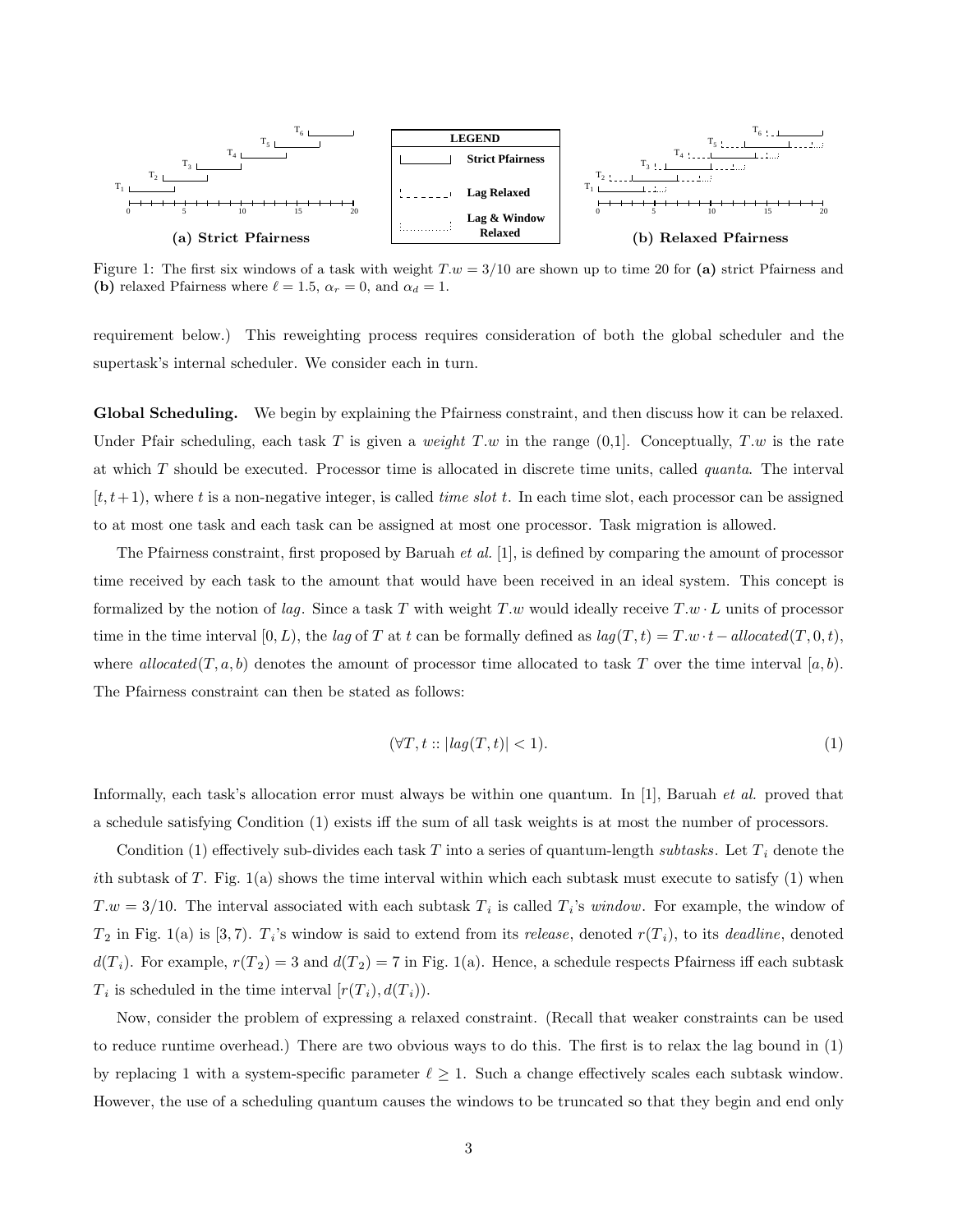on slot boundaries. As a result, this scaling may not be uniform across all subtasks, as shown in Fig. 1(b). In this figure,  $\ell = 1.5$ . Notice that the windows of  $T_2$ ,  $T_3$ , and  $T_4$  are each affected differently by the scaling.

Alternatively, the Pfairness constraint can be relaxed by applying a uniform extension to all windows. Let  $\alpha_r$  and  $\alpha_d$  denote the maximum number of slots by which each window's release and deadline, respectively, are extended. (Assume that  $\alpha_r$  and  $\alpha_d$  are non-negative integers.) Fig. 1(b) illustrates the case in which  $\ell = 1.5$ ,  $\alpha_r = 0$ , and  $\alpha_d = 1$ . Note that each window's deadline is extended one slot beyond its lag-based placement. To avoid confusion, we will refer to the window obtained by using  $\alpha_r$  and  $\alpha_d$  as the *extended window* of the subtask. For example,  $T_2$  has a deadline at time 9 and an extended deadline at time 10 in Fig. 1(b). As shown below, only the sum of these parameters,  $\alpha = \alpha_r + \alpha_d$ , will be important when reweighting.

The following theorem formally expresses the impact  $\ell$  and  $\alpha$  have on the amount of time available to component tasks over any interval of time.

**Theorem 1** *Any task* T *with weight* T.w *executing* in a relaxed Pfair-scheduled system characterized by  $\ell$ ,  $\alpha_r$ , and  $\alpha_d$  will receive at least  $\max(0, [T.w \cdot (L-\alpha) - 2\ell] + 1)$  *quanta of execution time over each slot interval of length* L, where L *is any non-negative integer and*  $\alpha = \alpha_r + \alpha_d$ .

**Proof.** When  $\alpha_r = \alpha_d = 0$ , the lag bound implies that  $|$ *allocated*(T, 0, *u*) – T.*w* · *u*| <  $\ell$  must hold at every time u. Since allocated $(T, 0, u)$  is always an integer at slot boundaries, this bound can be rewritten as shown below when u corresponds to a slot boundary.

$$
\lfloor T.w \cdot u - \ell \rfloor + 1 \le \text{allocated}(T, 0, u) \le \lceil T.w \cdot u + \ell \rceil - 1
$$

Informally,  $[T \cdot w \cdot u - \ell] + 1$  (respectively,  $[T \cdot w \cdot u + \ell] - 1$ ) is the number of subtasks with deadlines at or before (respectively, with releases before) *integer* time u.

However, a subtask with a deadline at d that is scheduled under relaxed window constraints may not complete until its extended deadline at time  $d + \alpha_d$ . Thus, subtasks with deadlines after  $u - \alpha_d$  should not be counted in the lower bound. Similarly, subtasks with releases before  $u + \alpha_r$  may have been scheduled before u and hence should be counted in the upper bound. These adjustments yield the following bounds:

$$
[T.w \cdot (u - \alpha_d) - \ell] + 1 \le allowed(T, 0, u) \le [T.w \cdot (u + \alpha_r) + \ell] - 1.
$$
 (2)

The derivation given below completes the proof.

$$
allocated(T, t, t + L)
$$
  
=  $allocated(T, 0, t + L) - allocated(T, 0, t)$ , by definition  

$$
\geq [[T.w \cdot (t + L - \alpha_d) - \ell] + 1] - [[T.w \cdot (t + \alpha_r) + \ell] - 1], by (2)
$$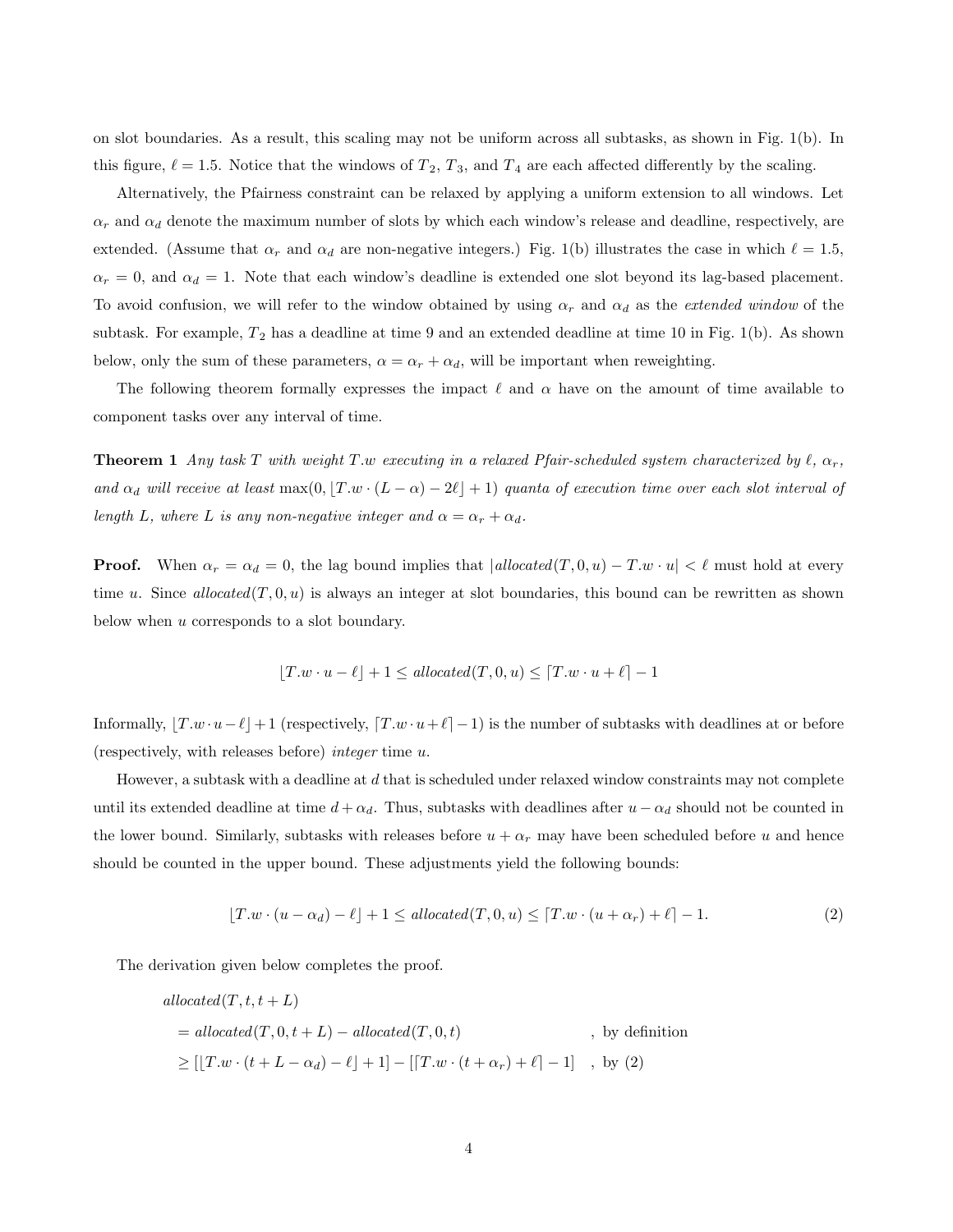$$
= [T.w \cdot (t + \alpha_r) + \ell + T.w \cdot (L - \alpha) - 2\ell] - [T.w \cdot (t + \alpha_r) + \ell] + 2 , \text{ rewriting}
$$
  
\n
$$
\geq [T.w \cdot (L - \alpha) - 2\ell] + 1 , [a + b] \geq [a] + [b] - 1 \square
$$

**Local Scheduling.** We assume that  $\tau$  (the set of component tasks under consideration) consists solely of N *periodic* or *sporadic* tasks. Each sporadic (respectively, periodic) task T is characterized by the tuple  $(\theta, e, p)$ , where T.e is the execution requirement of each job,  $T.p$  is the minimum (respectively, exact) separation between consecutive jobs releases, and  $\theta$  is the release time of the first job. ( $\theta$  is mentioned here only for completeness; it will not be needed in our analysis.) We assume that all job releases and deadlines of component tasks coincide with slot boundaries. We further assume that each such task has a *tardiness threshold* T.c, which is the allowable difference between a job's completion time and its deadline. Hence, T's jobs have *hard* deadlines when  $T.c = 0$ and *soft* deadlines otherwise. (Whereas relaxed fairness constraints can be exploited to reduce global-scheduling overhead, tardiness thresholds can be used to reduce the schedulability loss caused by reweighting.) Based on these parameters, we can formally state the component-task schedulability condition. τ is said to be *schedulable* by S with respect to some component-task scheduling algorithm  $\sigma$  (defined below) if and only if for all tasks T in  $\tau$  and for all jobs of T, the tardiness of the job does not exceed T.c in the schedule produced by  $\sigma$ .

We now define σ. Ajob of task T with an absolute deadline at d can be considered to have an *effective deadline* at time  $d+T.c$  due to the use of tardiness thresholds. Hence, an earliest-effective-deadline-first (EEDF) policy is the obvious choice for  $\sigma$ . Under this policy, jobs with earlier effective deadlines are given higher priority.

To simplify the presentation of our results, we define a few shorthand notations. Let  $T.u = T.e/T.p$  denote the *utilization* of T, and let U denote the sum of these values across all tasks in  $\tau$ . Also, let  $\tau(L)$  denote the subset of  $\tau$  consisting only of tasks with tardiness thresholds at most L.

# **3 Reweighting Problem**

In this section, we present the reweighting problem and discuss some of its characteristics.

**Deriving a Reweighting Condition.** Suppose that  $\tau$  is scheduled using EEDF priorities and that some job J of task T both violates its tardiness threshold and is the first job to do so. Let  $t_r$  (respectively,  $t_d$ ) be the release (respectively, deadline) of J. Due to the violation, there must exist an interval  $I = [t, t + L)$ , where  $t \leq t_r$  and  $t + L = t_d + T.c$ , such that the total demand for processing time exceeded the available processing time, as expressed in (3).

$$
demand(\tau, T, I) > available(I)
$$
\n(3)

For simplicity, we henceforth assume that t falls on a slot boundary, which implies that L is an integer.<sup>1</sup>

<sup>&</sup>lt;sup>1</sup>In most cases, this assumption should hold. When it does not, we can still derive a necessary condition for a timing violation of the form given by (3) by manipulating the form of the blocking term, which is introduced below.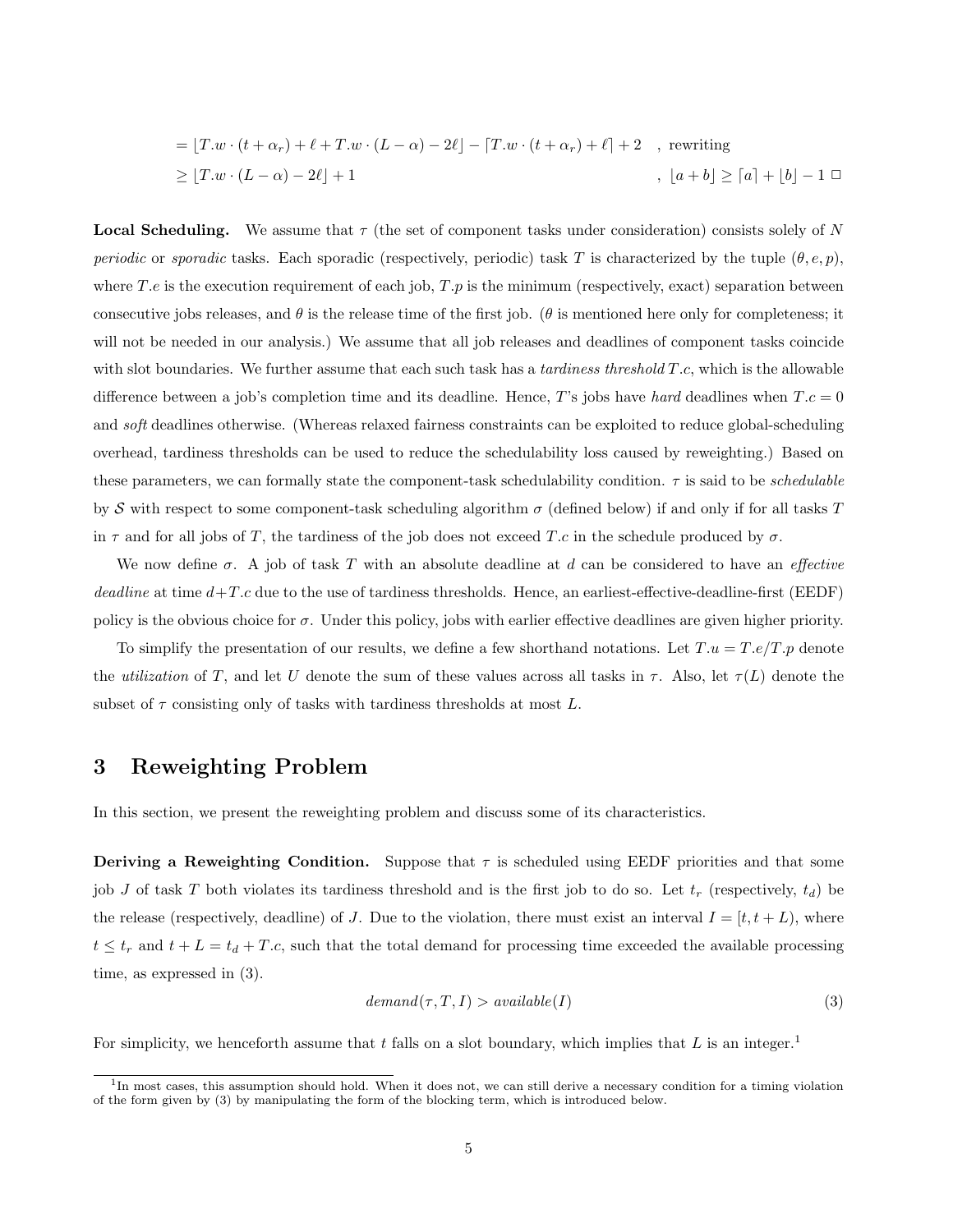Under EEDF scheduling,  $demand(\tau, T, I)$  can be expressed as a combination of two terms. First, processor time is demanded by all jobs with releases at or after t and effective deadlines at or before  $t + L$ . Each task T' has at most  $\lfloor \max(L - T'.c, 0)/T'.p \rfloor$  such jobs in any interval of length L. (When T' is a sporadic task, this bound is tight.) The second term is a generic "blocking" term, denoted  $b(\tau,T,L)$ , which accounts for all other forms of demand.<sup>2</sup> Since the form of  $b(\tau,T,L)$  will be system-specific, we simply assume for now that  $b(\tau,T,L)$ is an arbitrary function. Using these two terms leads to the following inequality:

$$
demand(\tau, T, I) \leq \sum_{T' \in \tau(L)} \left[ \frac{L - T'.c}{T'.p} \right] \cdot T'.e + b(\tau, T, L). \tag{4}
$$

When  $\tau$  is serviced by a dedicated uniprocessor, *available*( $I$ ) = |I| = L. On the other hand, when  $\tau$  is serviced by a supertask  $S$ , *available*( $I$ ) = *allocated*( $S$ ,  $t$ ,  $t + L$ ). Hence, (3) and (4) imply that a tardiness violation can occur only if the following condition holds for some task T in  $\tau$  and some  $L \geq T.p + T.c$ :

$$
allocated(S, t, t + L) < \sum_{T' \in \tau(L)} \left[ \frac{L - T'.c}{T'.p} \right] \cdot T'.e + b(\tau, T, L). \tag{5}
$$

By the contrapositive of  $(5)$ ,  $\tau$  will be schedulable whenever the condition shown below holds for each task T in  $\tau$ , every integer t, and every integer  $L \geq T.p + T.c$ .

$$
allocated(S, t, t + L) \ge \sum_{T' \in \tau(L)} \left[ \frac{L - T'.c}{T'.p} \right] \cdot T'.e + b(\tau, T, L) \tag{6}
$$

To eliminate *allocated*( $S, t, t + L$ ) from the left-hand side of (6), we can substitute the lower bound provided by Theorem 1, which produces the following condition:

$$
\lfloor \mathcal{S}.w \cdot (L - \alpha) - 2\ell \rfloor + 1 \ge \sum_{T' \in \tau(L)} \left[ \frac{L - T'.c}{T'.p} \right] \cdot T'.e + b(\tau, T, L). \tag{7}
$$

Our goal in reweighting is to assign  $\mathcal{S}.w$  so that (7) holds for each task T in  $\tau$ , every integer t, and every integer  $L \geq T.p + T.c.$  An obvious first step in this process is to determine when this goal is unattainable. Hence, consider letting  $S.w = 1$  and assume that the right-hand side of (7) is minimized, *i.e.*, zero. Simplifying the inequality yields  $\lfloor L-\alpha-2\ell \rfloor+1 \geq 0$ , which is satisfied iff  $L \geq \alpha+2\ell-1$ . It follows that (7) can be satisfied only if (8), shown below, holds, which we assume henceforth.

$$
(\forall T': T' \in \tau : T'.p + T'.c \ge \alpha + 2\ell - 1)
$$
\n
$$
(8)
$$

To facilitate the selection of S.w, (7) can be solved for S.w, which produces (9). Notice that, in order to

<sup>&</sup>lt;sup>2</sup>Blocking terms are often needed to account for complex task behaviors and the looseness of analytical bounds. Hence, the "demand" represented by a blocking term does not necessarily represent requests for processor time.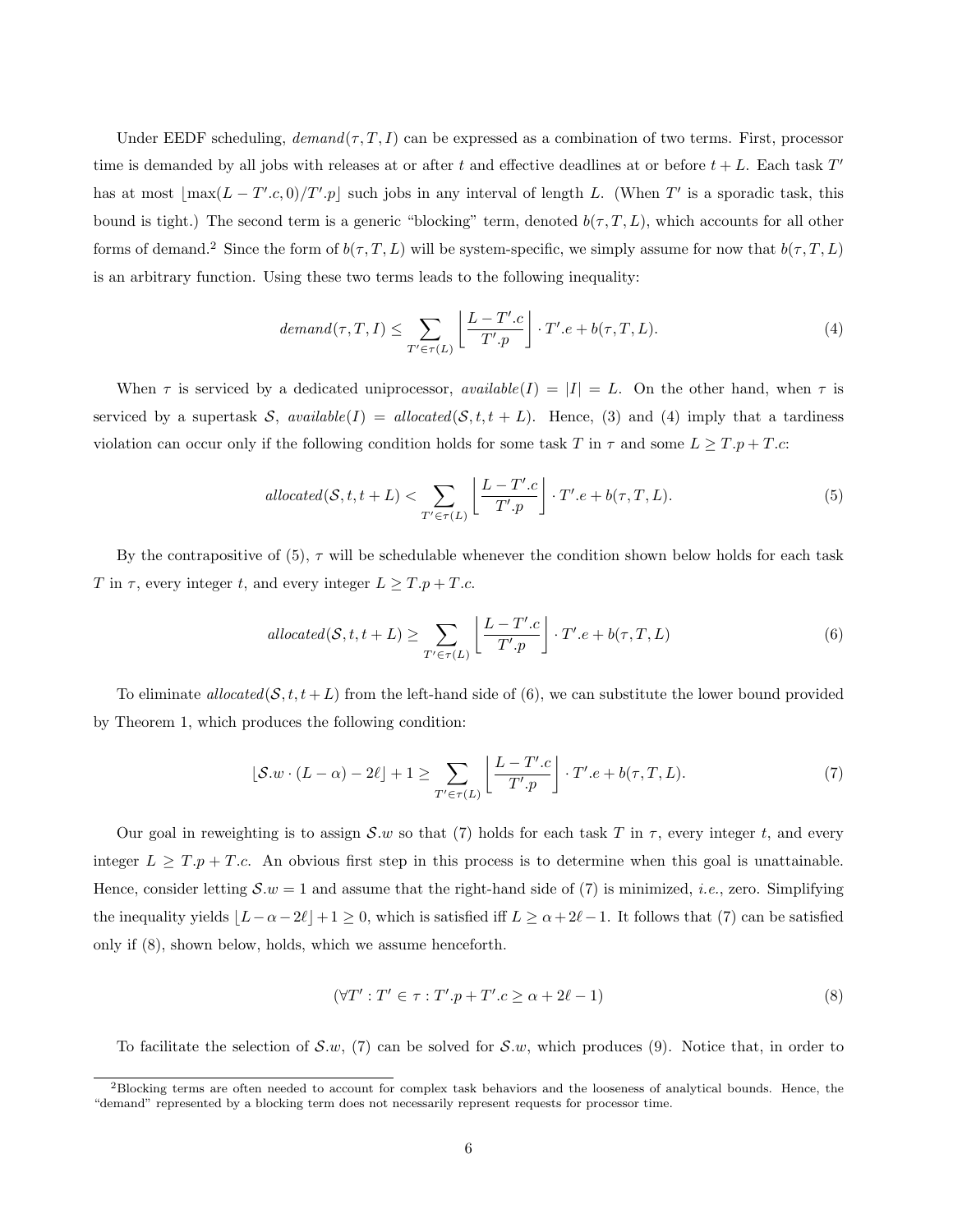eliminate the floor operator in the left-hand side of (7), a ceiling operator was introduced. This operator will prove to be problematic for reasons that are explained later.

$$
S.w \ge \frac{\left[\sum\limits_{T' \in \tau(L)} \left\lfloor \frac{L - T'.c}{T'.p} \right\rfloor \cdot T'.e + b(\tau, T, L) \right] + 2\ell - 1}{L - \alpha} \tag{9}
$$

To simplify our presentation, we let  $\Delta_J$  denote the right-hand side of (9), as shown below.

$$
\Delta_J(\tau, T, L) = \frac{\left[\sum\limits_{T' \in \tau(L)} \left\lfloor \frac{L - T'.c}{T'.p} \right\rfloor \cdot T'.e + b(\tau, T, L) \right] + 2\ell - 1}{L - \alpha} \tag{10}
$$

The J subscript signifies that this function determines the total demand of the component-task set by considering the demand of each job. Hence, we say that ∆<sup>J</sup> uses a *job-based demand bound*. (We present a second ∆ function below that bounds the total demand using an alternative approach.) Using  $\Delta_J$ , the reweighting condition that must be satisfied can be expressed as follows:

$$
S.w \ge \max\{ \Delta_J(\tau, T, L) \mid T \in \tau \land L \ge T.p + T.c \}.
$$
\n(11)

**Balancing Schedulability Loss and Computational Overhead.** Despite the tightness of the demand bound used in ∆<sup>J</sup> (*i.e.*, (4)), it may be preferable to use a looser bound that requires less computation. For instance, consider replacing  $\Delta_J$  in (11) with  $\Delta_U$ , which is defined below.  $\Delta_U$  is derived from  $\Delta_J$  by simply removing the floor operators from the demand bound. Hence,  $\Delta_U$  upper bounds  $\Delta_J$ .

$$
\Delta_U(\tau, T, L) = \frac{\left[\sum_{T' \in \tau(L)} T'.u \cdot (L - T'.c) + b(\tau, T, L)\right] + 2\ell - 1}{L - \alpha} \tag{12}
$$

Whereas  $\Delta_J$  uses a job-based demand bound,  $\Delta_U$  bounds demand by considering the utilization of each task. Hence, we say that  $\Delta_U$  uses a *utilization-based demand bound*.  $\Delta_U$  has an advantage over  $\Delta_J$  in that it requires less time to evaluate than  $\Delta_J$  since  $\Delta_U$ 's summations can be pre-computed. As we demonstrate later, using  $\Delta_U$  instead of  $\Delta_J$  tends to reduce the duration of the reweighting process, but at the expense of precision.

**Impact of Sampling.** The most direct route to assigning  $S.w$  so that (11) is satisfied would be to determine analytically the value of L that maximizes  $\Delta_J$  (or  $\Delta_U$ , depending on which is used) for each task. Although this analysis may seem trivial at first glance, it is not. To understand why, consider a simple case in which  $\tau$ consists of only three independent, periodic, hard-real-time tasks with parameters (0, 8.8, 80), (0, 7.65, 45), and  $(0, 3.3, 55)$ . Note that  $U = 0.34$ . Further, assume that the global scheduler respects strict Pfairness.

Fig. 2(a) shows a plot of  $\Delta_U(\tau,T,L)$  as a function of L for  $T = (0, 8.8, 80)$ . As shown, the plot does have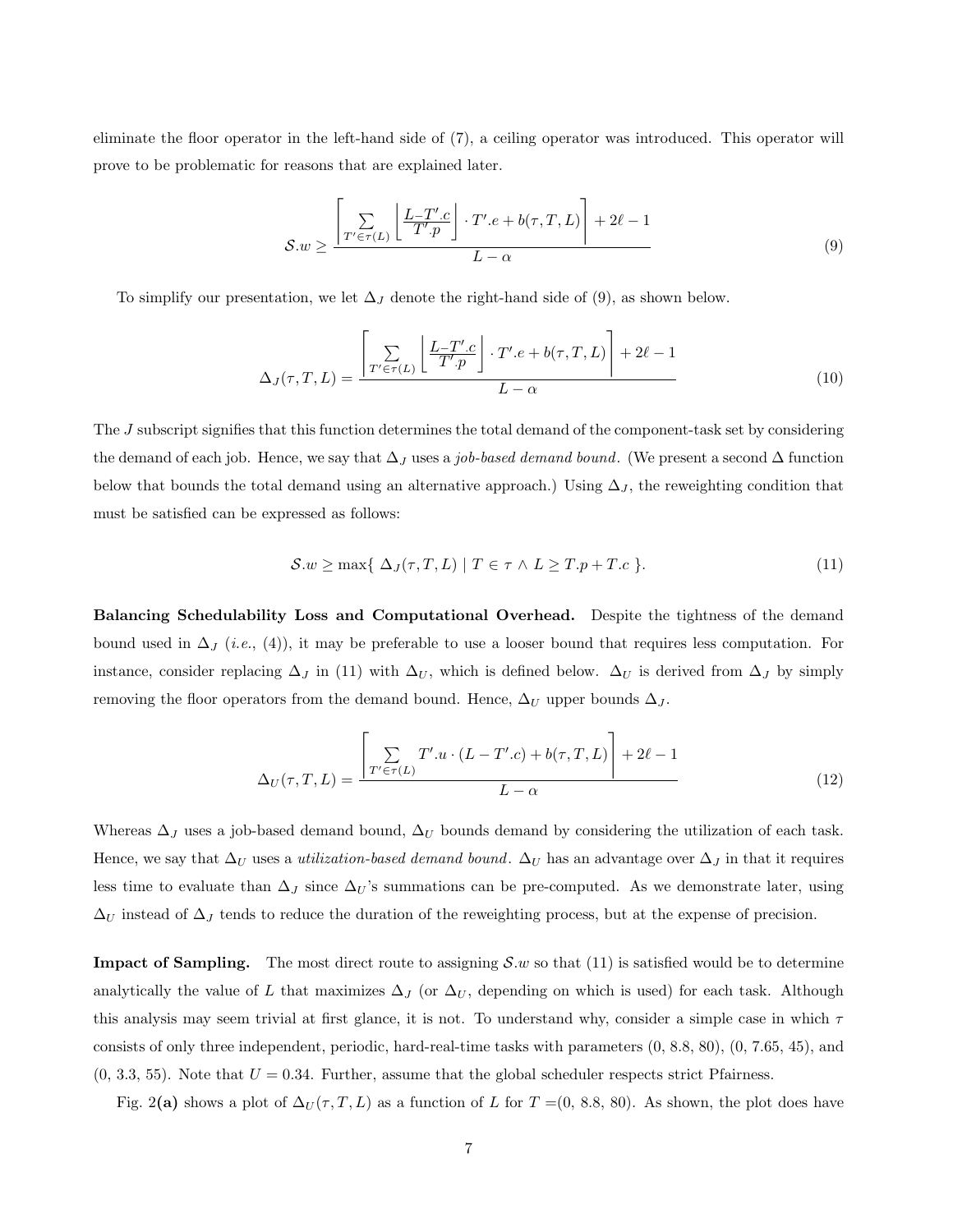

Figure 2: (a) Plot of  $\Delta_U$  illustrating the sampling problem posed by the reweighting condition. The points shown on the graph correspond to integer values of L and hence are the points of interest. **(b)** Plot of  $\Delta_J$  for the same task set. Although the plot is increasing over the interval shown,  $\Delta J$ , like  $\Delta U$ , will approach its limit from above. (Note that the range of the x-axis differs in these two plots.)

regularly-spaced peaks at which the function is maximized. However, these peaks may not correspond to *integer* values of L. Since  $(11)$  only considers integer values of L, using the maximum with respect to real values of L can result in the selection of an overly-pessimistic weight.

The problem that must be addressed is that of sampling a function at regularly-spaced intervals and finding the maximum of the samples. Although this may be relatively straightforward for cases as simple as that shown in Fig. 2(a), it will not be in general. For instance, Fig. 2(b) shows the plot of  $\Delta_J(\tau,T,L)$  as a function of L for the same component-task set  $\tau$ . Although the jumps are still predictable, they are no longer uniform. Hence, we do not expect reweighting to be a trivial task, particularly when blocking terms are involved.

**Problem Definition.** For the remainder of the paper, we assume that the reweighting condition has the following form, where  $\Delta$  denotes either  $\Delta_J$  or  $\Delta_U$ :

$$
S.w \ge \max\{ \Delta(\tau, T, L) \mid T \in \tau \land L \ge T.p + T.c \}.
$$
\n(13)

Furthermore, we will use  $w_{opt}$  to denote the optimal weight assignment with respect to  $\Delta$ , as shown below.

$$
w_{opt} = \max\{ \Delta(\tau, T, L) \mid T \in \tau \land L \ge T \cdot p + T \cdot c \}.
$$
\n
$$
(14)
$$

#### **4 The Algorithm**

We now present our reweighting algorithm and briefly explain the concepts underlying its design.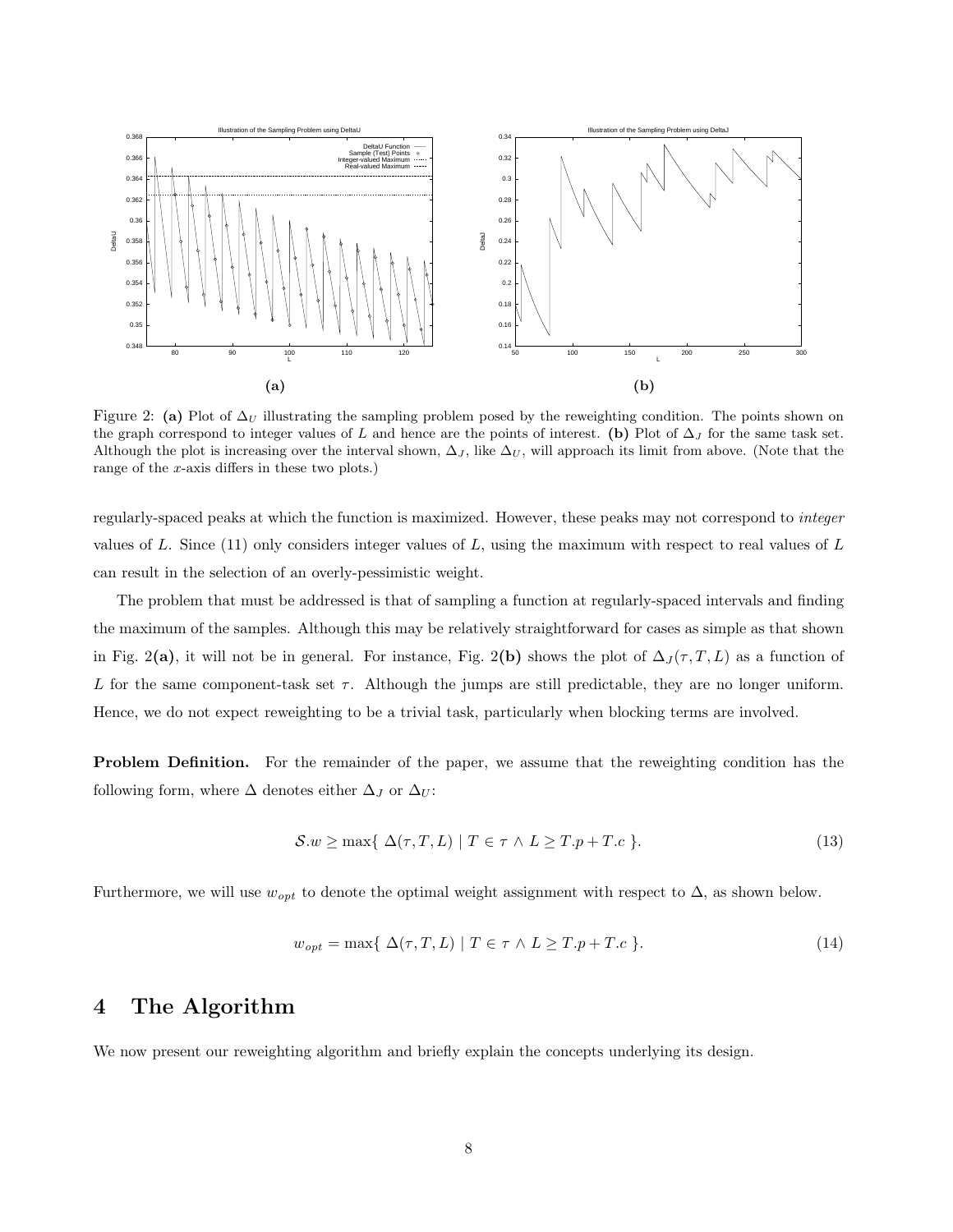**Algorithm Overview.** The algorithm, which is shown in Fig. 3, takes the following four input parameters: the task set  $\tau$ , a search-interval limit  $\lambda$ , a per-task computation limit  $\eta$ , and an initial weight  $w_0$ . The latter three arguments provide a means of controlling the duration and precision of the reweighting process.  $\lambda$  (respectively,  $\eta$ ) specifies the maximum value of L (respectively, the maximum number of unique values of L) that should be checked for any task.  $w_0$  is then the smallest value of S.w of interest to the user.

The goal of Reweight is to ensure that the variable w satisfies  $w \ge \max\{ \Delta(\tau, T, L) | T \in \tau \wedge L \ge T.p + T.c \}$ when line 17 is executed. This is accomplished by first initializing w to  $w_0$  (line 1) and then checking  $\Delta$  values in a systematic manner to ensure that w upper bounds each. Whenever a  $\Delta$  value is found that exceeds w, w is assigned that value (lines 7 and 13). We now give a detailed description of the Reweight procedure, followed by a brief discussion of its various mechanisms.

**Definitions and Assumptions.** We begin by defining the basic elements of Reweight and stating assumptions made of each. Since it is not necessary to know the exact form of these elements in order to understand the operation of the algorithm, we do not derive many of them until Sec. 5. First, assume that  $\phi$  is a function that upper bounds  $\Delta$  for all values of  $L \geq L_0$ , as formally stated below.

$$
(\forall T, L: T \in \tau \land L \ge L_0: \phi(\tau, T, L) \ge \Delta(\tau, T, L))
$$
\n
$$
(15)
$$

We refer to  $L_0$  as the *activation point* of  $\phi$ . Furthermore, assume that  $\phi$  changes monotonically as L increases and that the nature of the  $\phi$ 's monotonicity is determined by the characteristic function  $\Psi$ . Specifically, assume that  $\phi(\tau,T,L)$  is decreasing (respectively, non-decreasing) with respect to increasing L when  $\Psi(\tau,T) > 0$ (respectively, when  $\Psi(\tau,T) \leq 0$ ). Also, let  $w_{\phi}(\tau,T)$  denote the limit of  $\phi(\tau,T,L)$  as  $L \to \infty$ , as shown below.

$$
w_{\phi}(\tau, T) = \lim_{L \to \infty} \phi(\tau, T, L)
$$
\n(16)

Finally, the subroutines AdvanceSetup and Advance represent a filtering mechanism (explained below) that selects which  $L$  values to check. Assume that AdvanceSetup is used to initialize the filter and that Advance returns the next value of L to check given the last-checked value. In trying to understand the basic operation of the algorithm, it is sufficient to assume that no filtering is performed, *i.e.*, assume that AdvanceSetup does nothing and that Advance simply returns  $L + 1$ .

**Detailed Description.** In line 1, w is initialized. Line 2 then selects the next task T to consider, followed by the initialization of temporary variables in lines  $3-5$ . (*n* tracks the number of L-values that have been checked for T.) A brute-force check of L-values less than  $L_0$  then occurs in lines 6–9. This loop ensures that  $w \ge \max\{ \Delta(\tau, T, L) \mid L_0 > L \ge T.p + T.c \}$  holds. Note that this check is mandatory, *i.e.*, the control parameters  $\eta$  and  $\lambda$  do not affect the duration of the loop. Lines 10–16 then perform the remaining checks.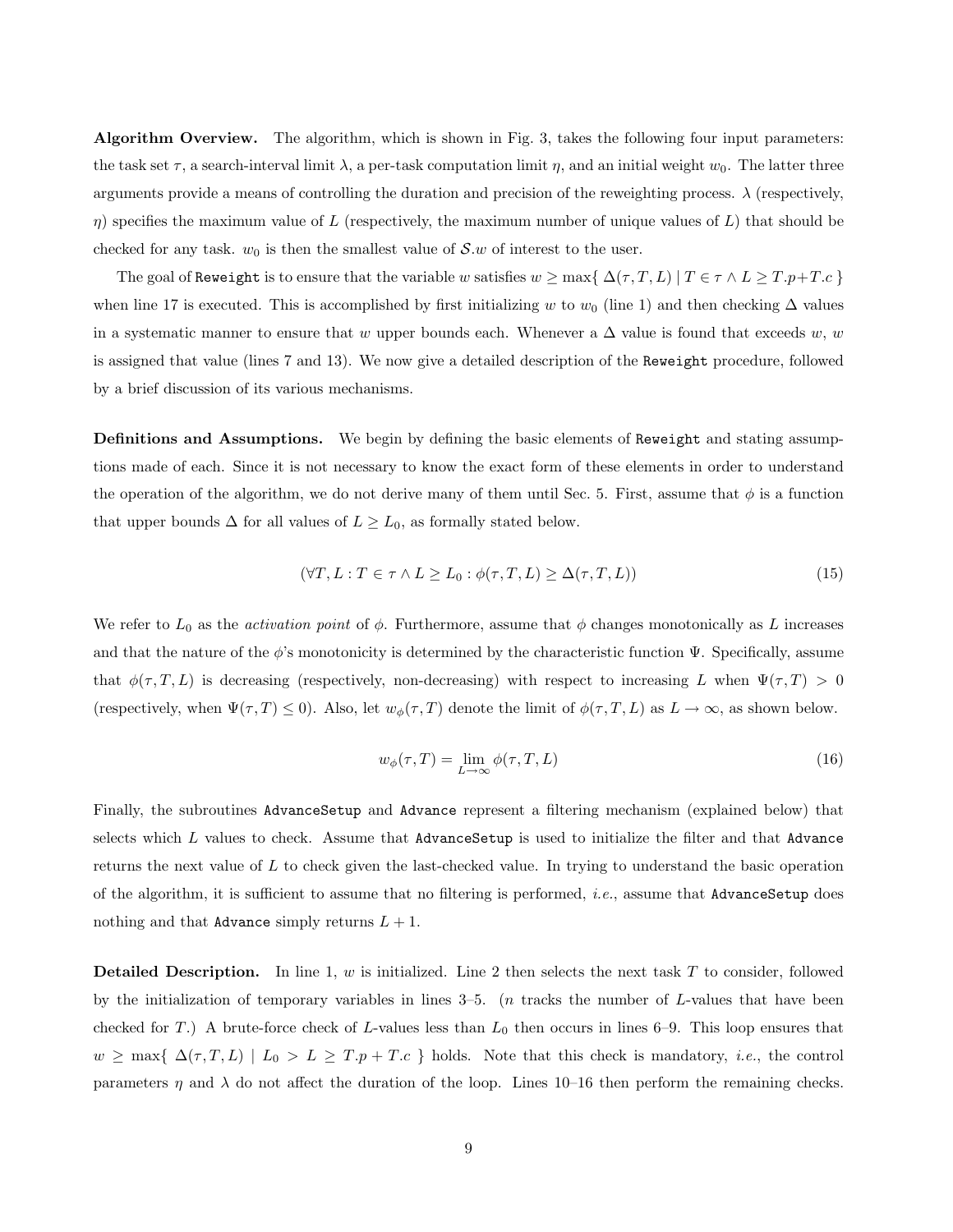**procedure** Reweight $(\tau, \lambda, \eta, w_0)$  **returns rational** 1:  $w := w_0;$ 2: **for each**  $T \in \tau$  **do** 3:  $n := 0$ ; 4:  $L := T.p + T.c;$ 5: AdvanceSetup $(\tau, T, L)$ ; 6: while  $L < L_0$  do 7:  $w := \max(w, \Delta(\tau, T, L));$ 8:  $n := n + 1;$ 9:  $L := \text{Advance}(\tau, T, L)$ **od**; 10: **if**  $\Psi(\tau, T) \leq 0$  **then** 11:  $w := \max(w, w_{\phi}(\tau, T))$ **else** 12: **while**  $(L < \lambda) \wedge (n < \eta) \wedge (w < \phi(\tau, T, L))$  **do** 13:  $w := \max(w, \Delta(\tau, T, L));$ 14:  $n := n + 1;$ 15:  $L := \text{Advance}(\tau, T, L)$ **od**; 16:  $w := \max(w, \phi(\tau, T, L))$ **fi od**; 17: **return** w

Figure 3: Algorithm for selecting a Pfair supertask weight that satisfies (13).

(The purpose of  $\phi$ ,  $\Psi$ , and  $L_0$  is explained below.) If  $\phi$  is non-decreasing with increasing L (line 10), then w must upper bound  $\phi$ 's limit to ensure that it upper bounds  $\phi$  (and hence  $\Delta$ ), which is guaranteed by line 11. Otherwise, the evaluations continue in lines 12–16 until the termination condition given in line 12 is satisfied. If termination of this loop is *not* caused by either  $\eta$  or  $\lambda$ , then  $w \ge \max\{ \Delta(\tau, T, L) | L \ge T \cdot p + T \cdot c \}$  holds at line 16. Otherwise, the assignment at line 16 establishes this latter condition. (The correctness of lines 10–16 is explained below.) Finally, the selected  $w$  value is returned in line 17 after all tasks have been considered.

Notice that the algorithm never checks whether w exceeds unity. In practice, such a check should be performed to avoid unnecessary computation. We omit this check to simplify the presentation.

**Termination Mechanism.** We now explain in detail how the monotonicity of  $\phi$  can be exploited both to detect when termination may occur safely and to force premature termination of the algorithm (at the expense of precision). When  $\phi$  monotonically decreases with increasing L, Property (17), shown below, can be used to determine when termination may occur safely.

$$
w \ge \phi(\tau, T, \mathcal{L}) \Rightarrow w \ge \max\{ \phi(\tau, T, L) \mid L \ge \mathcal{L} \} \Rightarrow w \ge \max\{ \Delta(\tau, T, L) \mid L \ge \mathcal{L} \}
$$
 (17)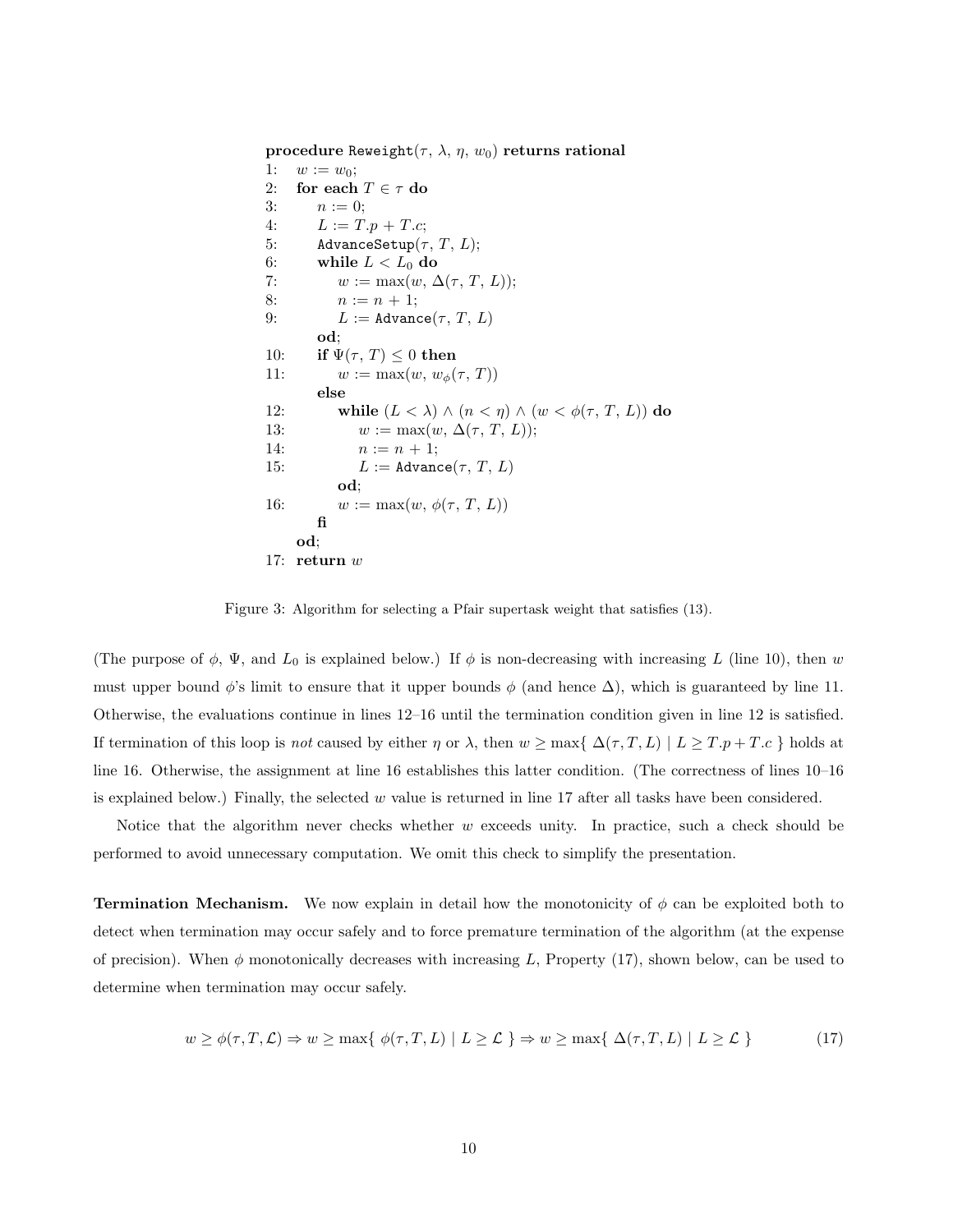

Figure 4: **(a)** Illustration of how φ's bounding property can be used to detect when w upper bounds the tail of the  $\Delta$  function. **(b)** Illustration of how  $L_0$  can be used to exclude transient effects when deriving  $\phi$ . **(c)** Illustration of how the monotonicity of  $\Delta$  between jumps can be exploited to avoid unnecessary computation. Marks on the lower line correspond to integer values of L, while dashed lines denote which L values are actually checked.

Informally, (17) states that, if w upper bounds  $\phi$  at  $L = \mathcal{L}$ , then it also upper bounds the tail of the  $\phi$  function. Since (15) implies that the tail of  $\phi$  upper bounds the tail of  $\Delta$ , it follows that the situation resembles that depicted in Fig. 4(a) and that all values of  $L \geq \mathcal{L}$  can be skipped. On the other hand, when  $\phi$  is non-decreasing with increasing L, then w must be set to the limit of  $\phi$  as  $L \to \infty$  since the limit is the smallest value that upper bounds the tail of  $\phi$  (and hence the tail of  $\Delta$ ). The correctness of lines 10–16 follows.

The purpose of  $L_0$  is to ensure that  $\phi$  tightly bounds  $\Delta$ . In practice,  $\Delta$  may experience transient effects due to resource-sharing contention and other complex task interactions. In most cases, such effects appear only when L is small. Consequently, the selection of a  $\phi$  function can be facilitated by setting  $L_0$  so that these effects can be ignored. For instance, consider Fig. 4**(b)**, which illustrates how transient effects can make the selection of a  $\phi$  function difficult. Note that the placement of  $L_0$  shown in the figure guarantees that all transient behavior occurs prior to  $L_0$ . Hence, the transient behavior can be ignored when selecting  $\phi$ , as shown. (Recall that a mandatory check of all L-values preceding  $L_0$  is performed by the loop spanning lines 6–9.)

**Filtering Mechanism.** Consider evaluating max $\{\Delta(\tau, T, L) \mid b \geq L \geq a\}$  for some given task T. We can avoid checking every L value in [a, b] by exploiting the fact that both  $\Delta_J$  and  $\Delta_U$  monotonically decrease as L increases whenever the ceiling expressions in their numerators remain constant. (See (10) and (12), respectively.) Consequently, only the smallest value of L associated with each unique value of the ceiling expression (greater than its initial value, which is set by  $L = a$ ) must be checked. Here, we are exploiting the predictability of the  $\Delta$ 's jumps, which was noted earlier when considering Fig. 2. Since we can analytically determine where these jumps occur, we can restrict our attention to the first L-value that follows each jump. (Recall that only integer values of L are checked, but that jumps may occur at non-integer points.) Fig. 4**(c)** illustrates this idea. In this figure, marks shown on the lower line denote points at which L is an integer, *i.e.*, points that may require a check, while dashed lines denote where checks are actually performed based on filtering. Notice that only the first integer value of L that follows each jump in the  $\Delta$  function is checked.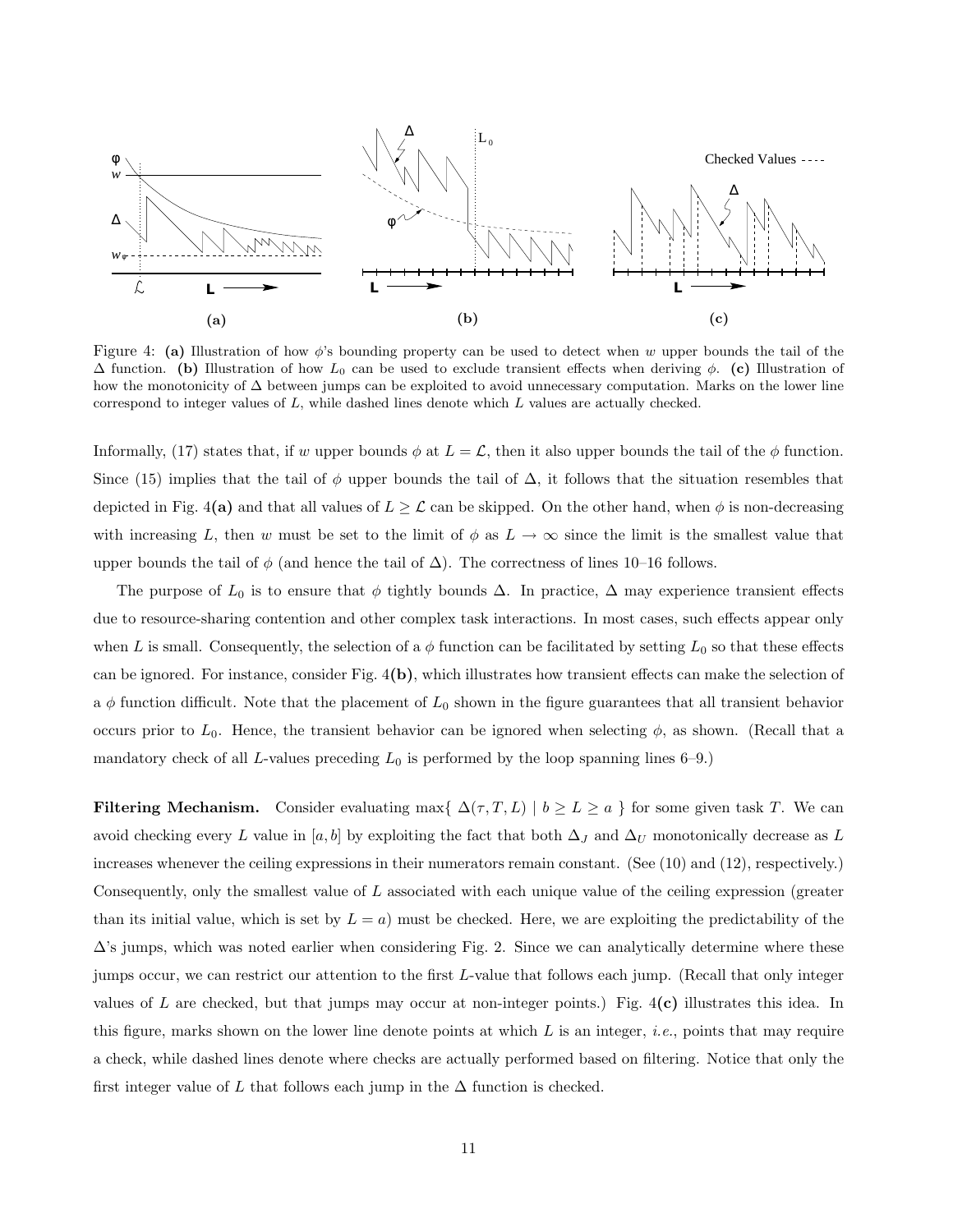Unfortunately, determining which values of L to check requires exact knowledge of the  $\Delta$  function's form. Hence, no single algorithm will be applicable in all situations. Due to space limitations, we are unable to present multiple sample implementations. Instead, this optimization is represented abstractly with the AdvanceSetup and Advance subroutines. For the remainder of the paper, we make the following assumptions concerning AdvanceSetup and Advance: **(i)** they always terminate, **(ii)** they correctly determine which L-values to check, and **(iii)** they do not alter any of the Reweight procedure's variables.

### **5 Analysis**

In this section, we derive expressions for  $\phi$ ,  $\Psi$ , and  $w_{\phi}$ , and then state and prove some basic properties of the Reweight procedure.

**Definitions.** First, let  $w_{\Delta}(\tau,T)$  be defined as shown below.

$$
w_{\Delta}(\tau, T) = \lim_{L \to \infty} \Delta(\tau, T, L)
$$
\n(18)

Note that (18) parallels (16). Also, note that we are assuming that  $\Delta$  converges to a single value in the limit.<sup>3</sup> In addition, we will use the shorthand notations given below.<sup>4</sup>

$$
w_{\Delta}(\tau) = \max\{ w_{\Delta}(\tau, T) \mid T \in \tau \}
$$
\n(19)

$$
w_{\phi}(\tau) = \max\{w_{\phi}(\tau, T) \mid T \in \tau\}
$$
\n(20)

**Basic Properties of Reweighting.** We state the following properties without proof. (Each of these properties follows trivially from previously-stated observations.)

$$
(\mathbf{P1}) w_{opt} \geq w_{\Delta}(\tau)
$$

**(P2)** If Reweight is invoked with  $\eta = \lambda = \infty$  (respectively, with  $\eta < \infty$  or  $\lambda < \infty$ ) and terminates, then w will be equal to (respectively, at least) max $(w_{opt}, w_0, \max\{w_{\phi}(\tau, T) | T \in \tau \wedge \Psi(\tau, T) \leq 0\})$  upon termination.

By (P1), the smallest weight that can possible satisfy (13) is  $w_{\Delta}(\tau)$ . Hence, (P2) implies that initializing w to any value less than  $w_{\Delta}(\tau)$  produces the same result as initializing w to  $w_{\Delta}(\tau)$ , assuming that termination occurs in both cases. Based on these observations, we make the following assumption:

**(A1)** Reweight is never invoked with  $w_0 < w_\Delta(\tau, T, L)$ .

<sup>&</sup>lt;sup>3</sup>By (10) and (12),  $\Delta$  fails to converge only if  $b(\tau,T,L)/L$  does not converge, which is highly unlikely to occur in practice.

<sup>&</sup>lt;sup>4</sup>For reasons explained later, it is desirable and should be straightforward to define  $\phi$  so that the relationship  $w_{\phi}(\tau,T) = w_{\Delta}(\tau,T)$ holds. Hence,  $w_{\Delta}(\tau)$  is expected to always equal  $w_{\phi}(\tau)$ .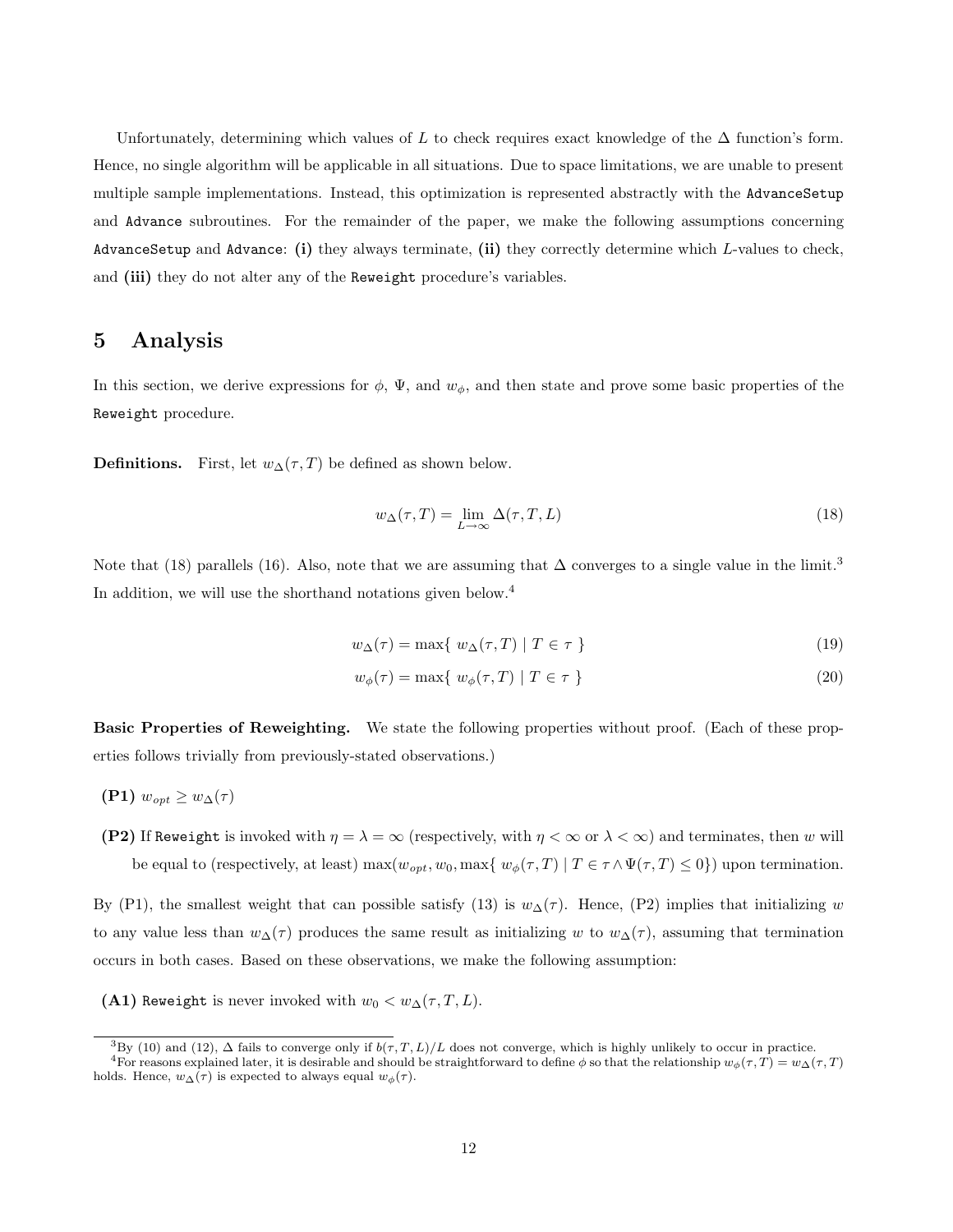**Deriving**  $\phi$ . We (necessarily) begin by deriving a expression for  $\phi$  that will satisfy the assumptions made in the previous section. Recall that  $\phi$  must satisfy two properties. First,  $\phi$  must upper bound  $\Delta$  for all  $L \ge L_0$ , as formally stated in (15). Second,  $\phi$  must be monotonic with respect to changes in L. When considering either  $\Delta_J$ or  $\Delta_U$  (see (10) and (12)), one immediately unappealing characteristic is the  $\tau(L)$  expression in the summation range.  $\tau(L)$  is problematic because it introduces jumps into the  $\Delta$  function that, if duplicated in  $\phi$ , will likely violate the monotonicity requirement. We avoid this problem by imposing the following lower bound on  $L_0$ :

$$
L_0 \ge \max(\max\{T.c \mid T \in \tau\}, \min\{T.p + T.c \mid T \in \tau\}).\tag{21}
$$

The first subexpression in the right-hand side of (21) guarantees that  $\tau(L) = \tau$  for all  $L \ge L_0$ , while the second subexpression is a trivial lower bound for  $L_0$  that is implied by (13). Given (21), we can bound  $\Delta$  using a function of the form shown below, which is derived directly from (12).

$$
\frac{U \cdot L - \sum_{T' \in \tau} T'.u \cdot T'.c + b(\tau, T, L) + 2\ell}{L - \alpha} \tag{22}
$$

Unfortunately, the above function still may not satisfy the monotonicity requirement due to the  $b(\tau,T,L)$  term. Indeed, no function can be guaranteed to upper bound  $b(\tau, T, L)$  without placing some restriction on its form. Henceforth, we assume that, for all  $L \ge L_0$ ,  $b(\tau, T, L)$  is upper bounded by the linear expression defined below.

$$
(\forall T, L: T \in \tau \land L \ge L_0: b_1(\tau, T)L + b_2(\tau, T) \ge b(\tau, T, L))
$$
\n
$$
(23)
$$

(We chose to use a linear expression because all blocking terms of which we are aware can be tightly bounded by such an expression.) Combining (23) with (22) and reorganizing yields the definitions for  $\phi$ ,  $\Psi$ , and  $w_{\phi}$  shown below and Theorem 2.

$$
\phi(\tau, T, L) = w_{\phi}(\tau, T) + \frac{\Psi(\tau, T)}{L - \alpha} \tag{24}
$$

$$
\Psi(\tau,T) = b_2(\tau,T) + 2\ell + \alpha \cdot w_{\phi}(\tau,T) - \sum_{T' \in \tau} T'.u \cdot T'.c \tag{25}
$$

$$
w_{\phi}(\tau, T) = U + b_1(\tau, T) \tag{26}
$$

**Theorem 2** *Given* (8)*,* (21)*,* (24)*,* (25)*,* and (26)*,*  $\phi$  *is* (i) *monotonically decreasing when*  $\Psi > 0$ *,* (ii) *constant when*  $\Psi = 0$ *, and* (iii) *monotonically increasing when*  $\Psi < 0$ *, with respect to increasing*  $L \ge L_0$ *.* 

**Proof.** By (8),  $L > \alpha + 2\ell - 1$  for all  $L \ge \min\{T.p + T.c \mid T \in \tau\}$ . Since  $\ell \ge 1 \Rightarrow \alpha + 2\ell - 1 > \alpha$  and (21) implies that  $L_0 \ge \min\{T.p + T.c \mid T \in \tau\}$  holds, it follows that  $L - \alpha > 0$  for all  $L \ge L_0$ . The theorem then follows trivially from  $(24)$ ,  $(25)$ , and  $(26)$ .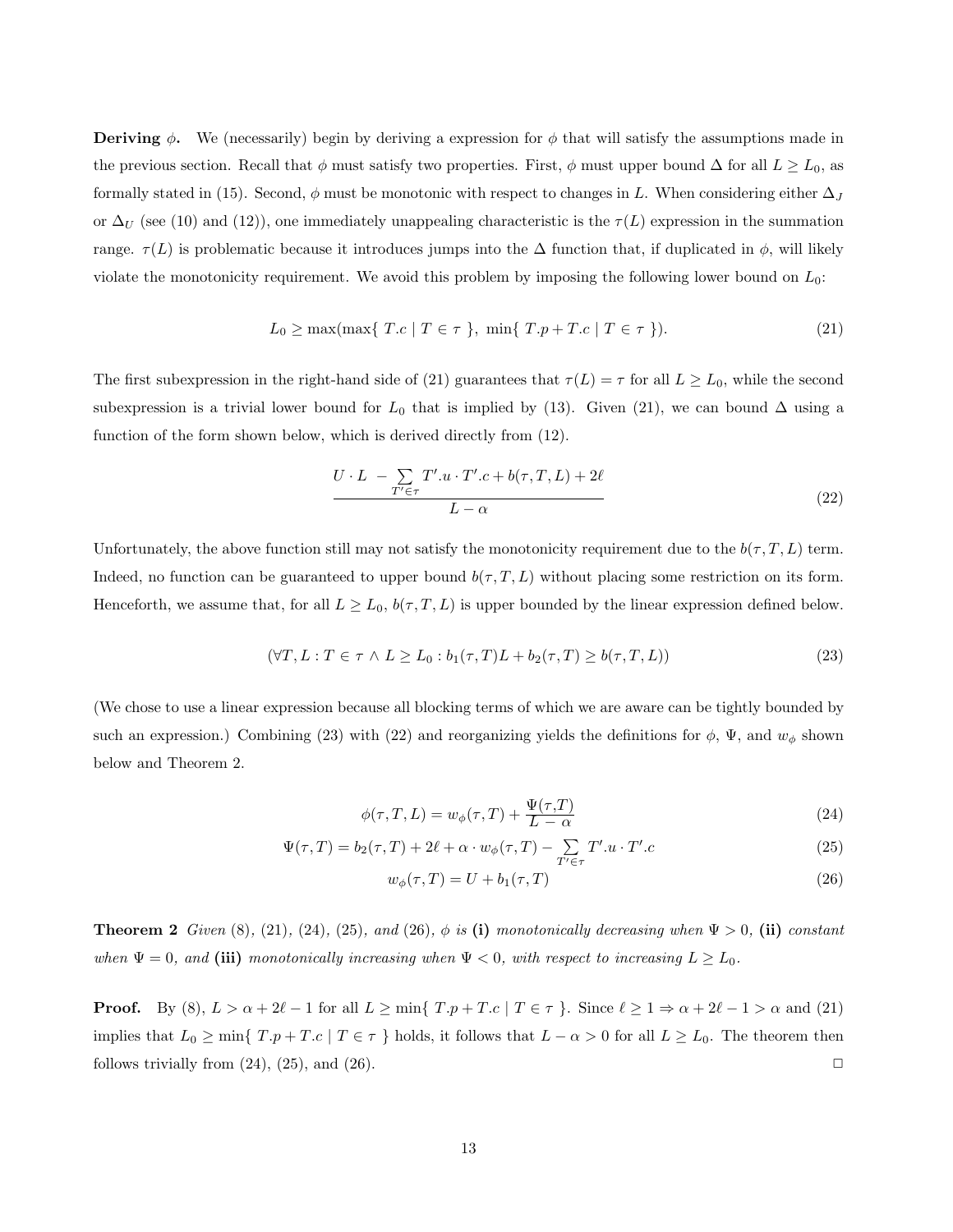**Guaranteeing Termination.** Given the above definitions, we now turn our attention to the problem of guaranteeing the termination of our reweighting algorithm. In this subsection, we derive necessary and sufficient conditions for non-terminating behavior and then use these conditions to develop a sufficient termination condition. We begin by briefly explaining why non-terminating behavior can occur in Reweight, but not in the reweighting algorithm given by us in earlier work [3].

The root cause of non-terminating behavior in the Reweight procedure is the form of the demand bound given in (4), which differs from the form of the demand bound used in [3]. When tasks are independent and have integer execution costs, as assumed in [3], the right-hand side of (4) is integer-valued. As a result, (7) can be solved for S.w without introducing a ceiling operator, *i.e.*, the ceiling operator can be removed from the right-hand side of (9). To illustrate the impact of the ceiling operator, consider the case in which  $\tau$  consists of only independent, hard-real-time tasks with integer execution costs and in which the global scheduler respects strict Pfairness. Removing the ceiling operator from  $\Delta_J$  and  $\Delta_U$  and substituting  $\alpha = 0, \ell = 1, T.c = 0$ , and  $b(\tau,T,L) = b_1(\tau,T) = b_2(\tau,T) = 0$  yields the function definitions below.

$$
\Delta_J(\tau, T, L) = \sum_{T' \in \tau} \left[ \frac{L}{T'.p} \right] \frac{T'.e}{L} + \frac{1}{L} \qquad \Delta_U(\tau, T, L) = \frac{1}{L} [U \cdot L] + \frac{1}{L}
$$

Hence, letting  $\phi(\tau,T,L) = U + 1/L$  is sufficient to ensure that the assumptions made of  $\phi$  hold. In addition, this special-case definition bounds the  $\Delta$  functions more tightly than the general-case definition given in (24). (Applying (24) results in the definition  $\phi(\tau,T,L) = U + 2/L$ .) A side effect of this improved tightness is that both  $\Delta$  functions intersect  $\phi$  at the hyperperiod of  $\tau$ , which guarantees that the exit condition in line 12 holds at the hyperperiod. Hence, the Reweight algorithm is guaranteed to terminate when this special-case  $\phi$  definition is used. (This property is formally proven in [3].)

In contrast, using the  $\phi$  definition given in (24) guarantees that  $\phi$  *never* intersects either  $\Delta$  function. This is because  $\phi$  is derived from  $\Delta_U$  by using a strict upper bound of the form  $\lceil x \rceil < x + 1$  to eliminate the ceiling operator in  $\Delta_U$ . Consequently, termination is not guaranteed when using the general-case definition of  $\phi$ .

The following theorem gives a necessary and sufficient condition for non-terminating behavior.

**Theorem 3** *Given that*  $\lambda = \eta = \infty$  *and*  $L_0 < \infty$ *, the* Reweight *procedure will not terminate if and only if there exists a task* T *such that* (i)  $\Psi(\tau, T) > 0$ , (ii) max{  $\Delta(\tau, T, L) | L \geq T \cdot p + T \cdot c$  }  $\leq w_{\phi}(\tau, T)$ *, and* (iii)  $w \leq w_{\phi}(\tau, T)$  *holds when* T *is considered at line 2.* 

**Proof.** It follows from Fig. 3 that non-terminating behavior can only be caused by executing the loop spanning lines 12–15 unboundedly. Hence, the necessity of Condition (i) is obvious since this loop would be unreachable otherwise. Furthermore, the combination of Conditions (ii) and (iii) imply that  $w \leq w_{\phi}(\tau,T)$  is invariant across all iterations of the loop. Specifically, Condition (iii) ensures that the invariant holds initially, while the Condition (ii) ensures that the invariant cannot be violated by the assignments in lines 7 and 13.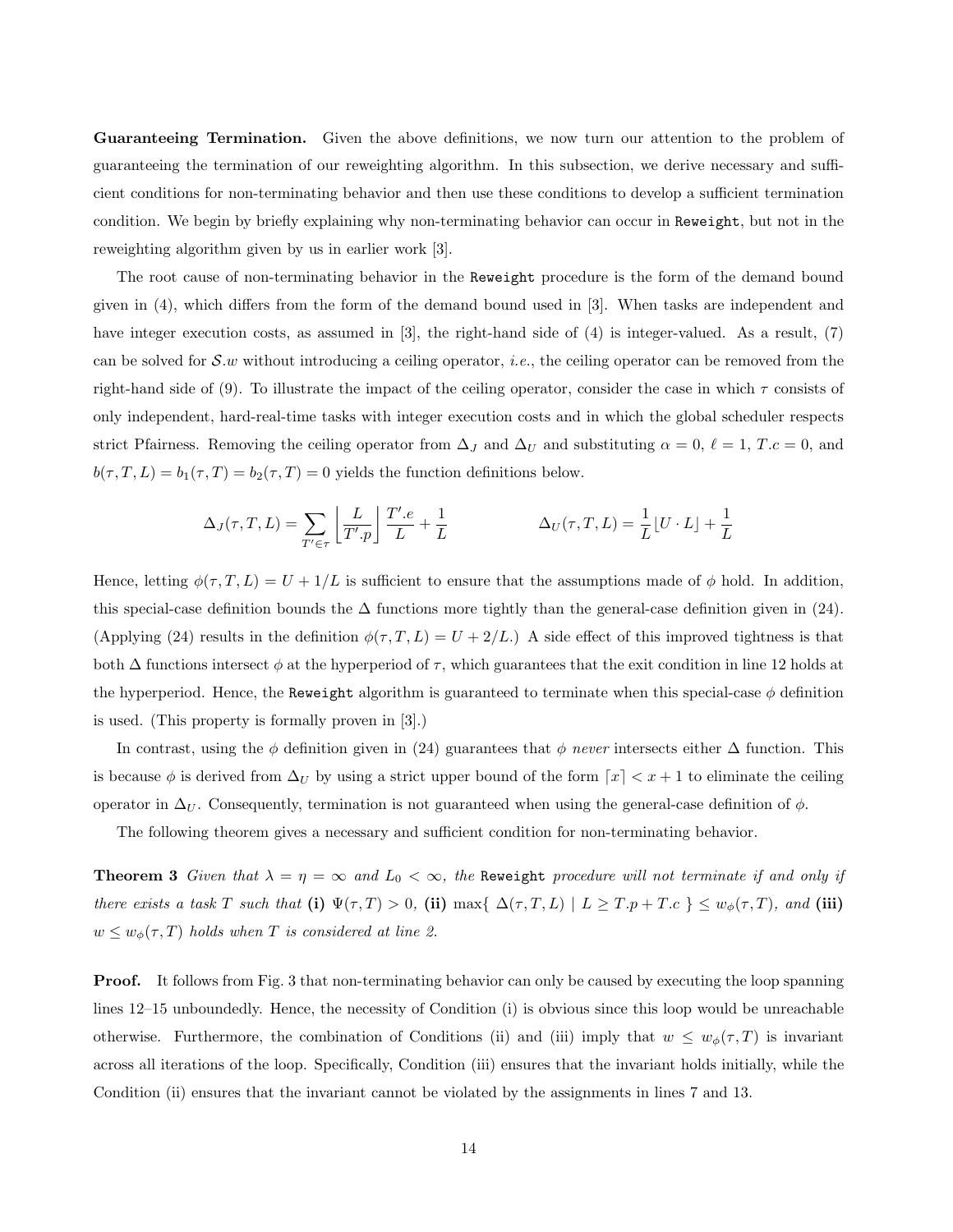Consider the implications of this invariant. By Condition (i), Theorem 2, and  $(24)$ ,  $\phi$  monotonically decreases across iterations of the loop spanning lines 12–15 and approaches  $w_{\phi}(\tau,T)$  in the limit. Furthermore, (24) implies that  $\phi(\tau,T,L) > w_{\phi}(\tau,T)$  for all  $L > 0$  when Condition (i) holds. It follows from the above invariant that  $\phi(\tau,T,L) > w$  is invariant throughout the execution of this loop. Hence, the exit condition in line 12 will never be satisfied when Conditions (ii) and (iii) hold.

It remains only to show that termination is guaranteed when either Condition (ii) or (iii) does not hold. It is trivial to show that  $w>w_\phi(\tau,T)$  will eventually hold if either of these conditions does not. Since w is non-decreasing across the execution of the reweighting algorithm, it follows that  $w \leq w_{\phi}(\tau,T)$  cannot be re-established once it has been falsified. Furthermore, the fact that  $\phi(\tau,T,L)$  approaches  $w_{\phi}(\tau,T)$  in the limit (see (24)) implies that  $\phi(\tau,T,L)$  will eventually grow smaller than any w value that satisfies  $w>w_{\phi}(\tau,T)$ . When this occurs, the exit condition in line 12 will be satisfied. Hence, the loop spanning lines 12–15 will eventually terminate if either Condition (ii) or (iii) does not hold.  $\Box$ 

Corollary 1, shown below, provides a sufficient termination condition for the Reweight procedure.

#### **Corollary 1** *The* Reweight *procedure will always terminate when invoked with*  $w_0 > w_\phi(\tau)$ *.*

**Proof.** When the stated condition holds, w will be initialized to a value greater than each  $w_{\phi}(\tau,T)$  value. Hence, the conditions for non-terminating behavior set forth in Theorem 3 cannot be satisfied.  $\Box$ 

Corollary 1 characterizes the consequence of introducing the ceiling operator when deriving (9). Effectively, the inclusion of this operator results in a "blindspot" in the algorithm, consisting of the weight range  $[w_\Delta(\tau), w_\phi(\tau)]$ . (Note that (15) implies that  $w_\Delta(\tau) \leq w_\phi(\tau)$ .) This range follows from the combination of (P1) and Corollary 1. Specifically, (P1) bounds the range of all possible solutions to  $[w_{\Delta}(\tau), 1]$ , while Corollary 1 implies that Reweight should only be used to search for solutions in the range  $(w_{\phi}(\tau), 1]$ . However, it is important to note that when  $w_{\Delta}(\tau) = w_{\phi}(\tau)$ , this range is reduced to a single point. In such cases, this limitation will be of very little practical importance since Reweight will be capable of assigning weights that are arbitrarily close to  $w_{\Delta}(\tau)$ . Furthermore, observe that the relationship  $w_{\Delta}(\tau) < w_{\phi}(\tau)$  can only arise when  $\phi$  bounds  $\Delta$ loosely. Given the flexibility provided by  $L_0$ , it is doubtful that such loose bounds will ever be used. Hence, this limitation, though theoretically unappealing, should seldom, if ever, cause problems in practice.

**Bounding the Number of Function Evaluations.** We now focus on deriving a bound on the number of ∆ and  $\phi$  evaluations performed when Reweight is invoked. Although a derivation of time complexity figures would be preferable, such a derivation is not possible due to the system-dependent forms of the filtering subroutines, AdvanceSetup and Advance, and the blocking terms. The following lemma and theorem state and prove pessimistic bounds on the number of  $\Delta$  and  $\phi$  evaluations performed. Specifically, the presented bounds are derived by assuming that filtering is not used and that Reweight is invoked with  $\lambda = \eta = \infty$ .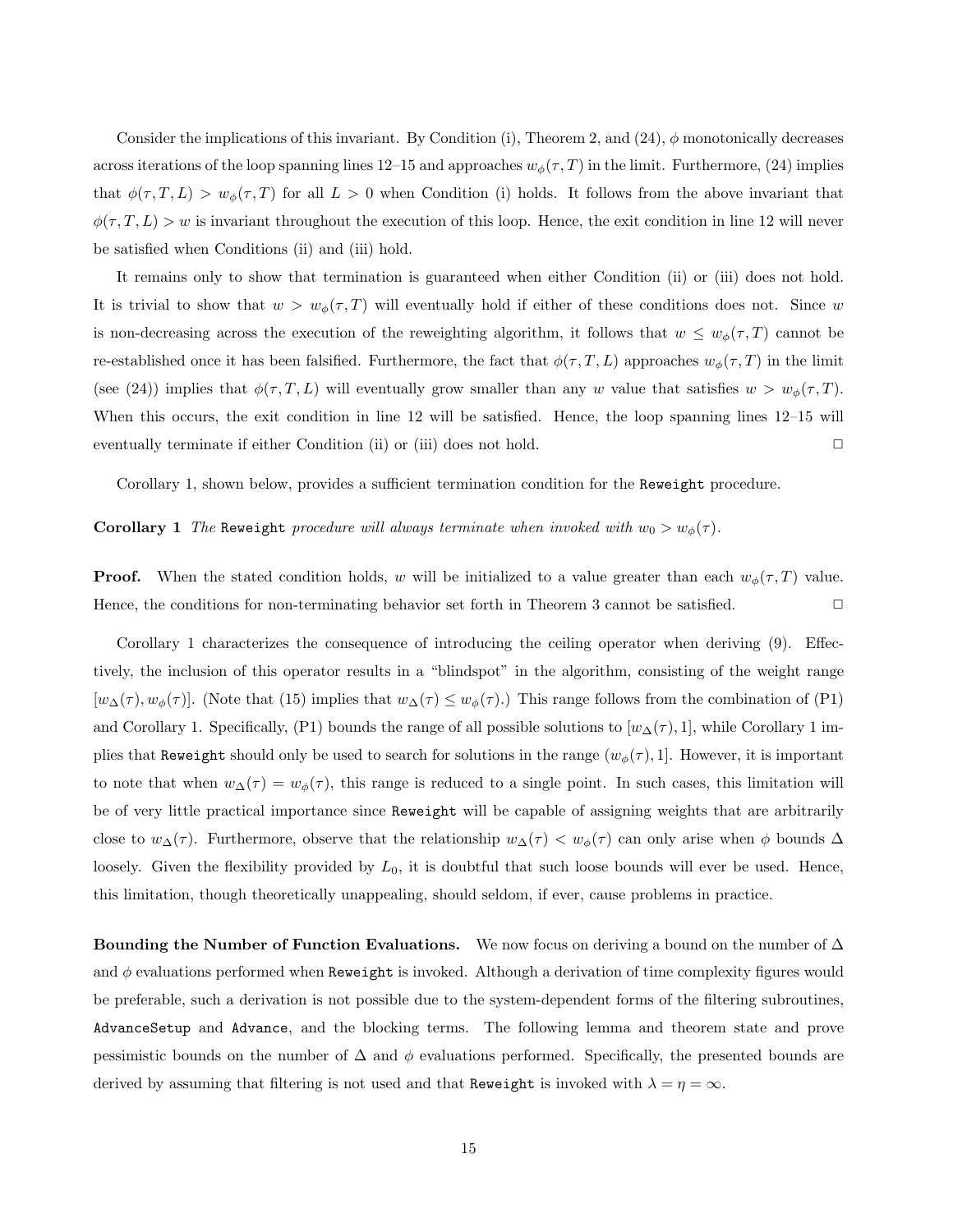**Lemma 1** *Suppose*  $w = \hat{w} > w_{\phi}(\tau, T)$  *holds when some task* T *is considered in line 2 of the* Reweight *procedure. If*  $\Psi(\tau, T) \leq 0$ , then  $\Delta$  *is evaluated at most* max $(L_0 - T.p - T.c, 0)$  *times and*  $\phi$  *is never evaluated when considering* T. If  $\Psi(\tau,T) > 0$ , then  $\Delta$  *is evaluated at most* max $(L_0 - T.p - T.c, 0) + \max(L^* - \max(T.p +$ T.c,  $L_0$ , 0) *times and*  $\phi$  *is evaluated at most* max $(L^* - \max(T.p + T.c, L_0), 0) + 1$  *times when considering* T, *where*  $L^* = \left[\frac{\Psi(\tau,T)}{\Psi(\tau)}\right]$  $\frac{\Psi(\tau,T)}{w_0-w_\phi(\tau,T)}+\alpha\bigg].$ 

**Proof.** L-values are checked in three locations within the Reweight procedure. First, lines 6–9 evaluate  $\Delta$  for each selected L in  $[T \cdot p + T \cdot c, \max(T \cdot p + T \cdot c, L_0)]$ . Hence,  $\Delta$  is evaluated at most max $(L_0 - T \cdot p - T \cdot c, 0)$ times by these lines. In addition, these are the only L-values checked when  $\Psi(\tau,T) \leq 0$ .

Second, lines 12–15 evaluate both  $\Delta$  and  $\phi$  once per loop iteration and hence once for each selected L in  $[\max(T.p + T.c, L_0), \max(L^*, \max(T.p + T.c, L_0))),$  where  $L^*$  is the smallest L that satisfies  $w \ge \phi(\tau, T, L)$ . It follows that at most  $\max(L^* - \max(T.p + T.c, L_0), 0)$  evaluations occur due to iterations of this loop. Since w is non-decreasing and  $\phi$  monotonically decreases across iterations of the loop, changing (increasing) w can only reduce the number of loop iterations performed prior to termination. Therefore, the number of iterations is maximized when w remains constant, *i.e.*,  $w = \hat{w}$ , throughout the loop's execution. Solving  $\hat{w} \geq \phi(\tau, T, L)$ for  $L^*$  yields  $L^* = \left[ \frac{\Psi(\tau, T)}{\hat{w} - w_\phi(\tau, T)} \right] + \alpha$ .

Finally,  $\phi$  is evaluated two additional times, at lines 12 and 16, for the L-value that causes the loop to exit. However, since these evaluations use the same parameters, the evaluation in line 16 can be avoided by using a temporary variable. Hence, we count both as a single evaluation. The lemma follows.

**Theorem 4** *If* Reweight *is invoked with some*  $w_0$  *satisfying*  $w_0 > w_\phi(\tau)$ *, then*  $\Delta$  *is evaluated at most* 

$$
\sum_{T \in \tau} \max(L_0 - T.p - T.c, 0) + \sum_{T \in \tau \wedge \Psi(\tau, T) > 0} \max(L^* - \max(T.p + T.c, L_0), 0)
$$

*times and* φ *is evaluated at most*

$$
\sum_{T \in \tau \wedge \Psi(\tau,T) > 0} [\max(L^* - \max(T.p + T.c, L_0), 0) + 1]
$$

*times, where*  $L^* = \left[ \frac{\Psi(\tau, T)}{w \mu(\tau, T)} \right]$  $\frac{\Psi(\tau,T)}{w_0-w_\phi(\tau,T)}+\alpha\bigg].$ 

**Proof.** The theorem follows easily from the previous lemma.  $\Box$ 

## **6 Experimental Results**

In this section, we summarize the results of two series of experiments. These experiments were conducted to determine the efficacy of using supertasks to reduce the schedulability loss caused by the integer-cost problem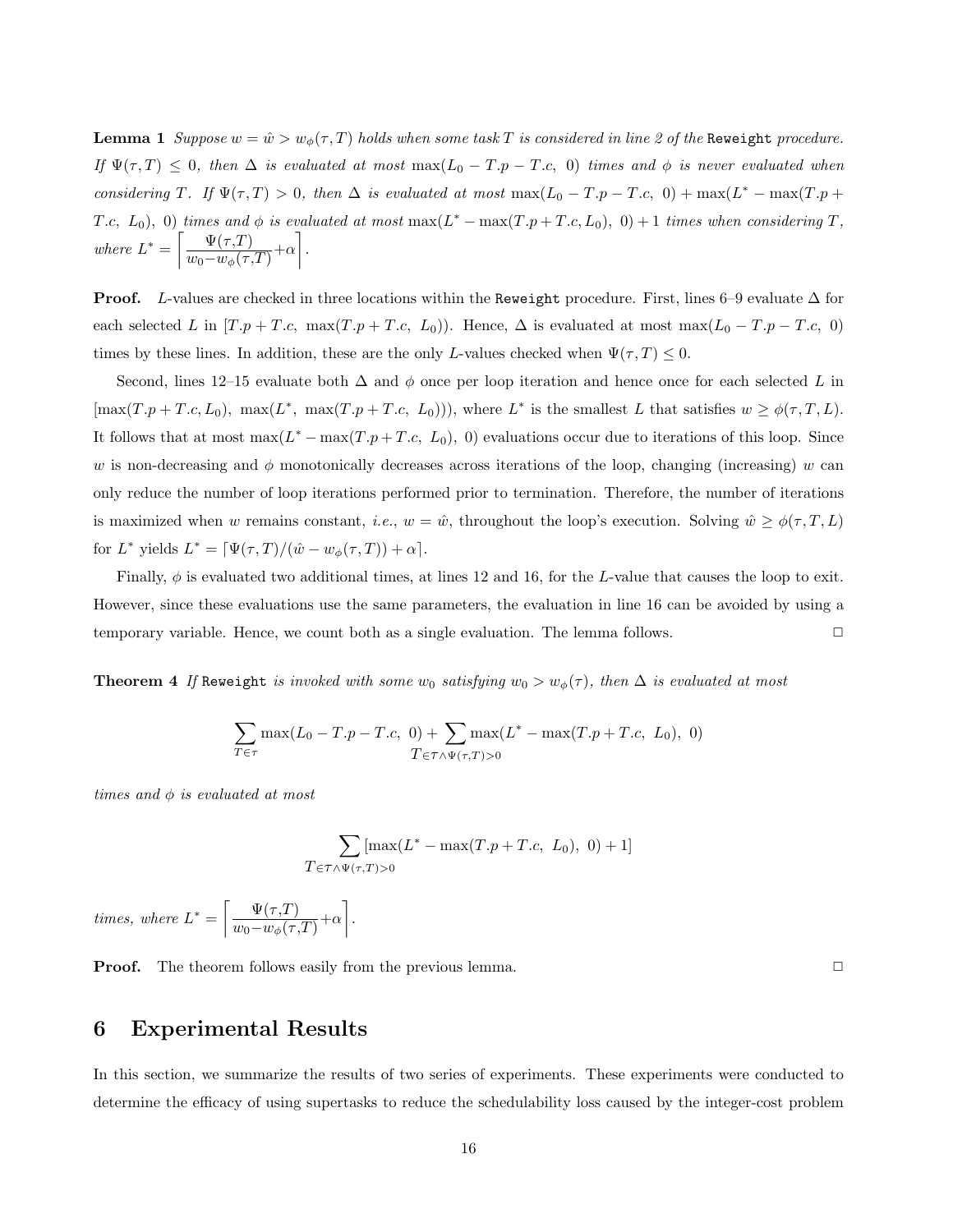and by task synchronization.

Integer-cost Problem. In the first series of experiments, we randomly generated 1,000 component-task sets, each of which consisted of 5x independent, hard-real-time tasks, for each  $x \in [1, 16]$ . For each set, the schedulability loss relative to U was computed for **(i)** using Pfair scheduling without supertasks, **(ii)** using the old reweighting algorithm [3] with each of  $\Delta_J$  and  $\Delta_U$ , and (iii) using the new reweighting algorithm (of this paper) with each of  $\Delta_J$  and  $\Delta_U$ . Recall that the integer-cost assumption of Pfair scheduling, which is also an assumption of the old reweighting algorithm, forces tasks to reserve processor time in multiples of the scheduling quantum. Hence, using the old reweighting algorithm results in schedulability loss due to *both* the integer-cost assumption and reweighting.

The schedulability-loss sample means are shown in Fig. 5**(a)**. In addition, Fig. 5**(b)** shows the associated relative error bounds based upon the half-length of a 99% confidence interval. Due to the extremely low schedulability loss resulting from reweighting with  $\Delta_J$ , the line corresponding to the use of  $\Delta_J$  with the old reweighting algorithm has been omitted for clarity: the omitted line is virtually co-linear with that of the "Pfair w/o Supertasks" case. Note also that the line corresponding to the use of  $\Delta_J$  with the *new* reweighting algorithm is virtually co-linear with the x-axis, *i.e.*, *almost no schedulability loss occurs in this case*. 5

Although the  $\Delta_U$  version of our new reweighting algorithm does not perform as well as the  $\Delta_J$  version, Fig. 5(a) shows that the mean schedulability loss observed when using the new reweighting algorithm with  $\Delta_U$ improved upon that of Pfair scheduling without supertasks for sets consisting of at least 45 tasks. Furthermore, Fig. 5**(c)** shows that the majority of sets consisting of 35 tasks or more experienced less loss when using new reweighting algorithm with  $\Delta_U$  than when using Pfair scheduling without supertasks.

Although the  $\Delta_J$  version of our new reweighting algorithm is the clear choice in terms of minimizing schedulability loss, its precision is obtained at the expense of computational overhead. The cost of reweighting with  $\Delta_J$ is illustrated in Fig. 5(d). Specifically, this graph shows that the use of  $\Delta_J$  with the new reweighting algorithm instead of  $\Delta_U$  resulted in approximately 10,000 times the number of function evaluations.

**The Synchronization Problem.** In the second series of experiments, we considered the problem of scheduling tasks that share resources through semaphore-based locks. Specifically, we compared the use of the hybrid  $SP/SWSP$  protocol<sup>6</sup> proposed in [4], which supports task synchronization at the global-scheduling level, to the use of the priority-ceiling protocol (PCP) [6] within a supertask. (See [6] for details on deriving blocking terms when using the PCP.)

<sup>&</sup>lt;sup>5</sup>The high relative error around  $N = 5$  in Fig. 5(b) is likely due to the combination of the extremely low schedulability loss and the inherent variability encountered when using a small number of tasks.This follows from the fact that relative error is computed by dividing the absolute error by the computed mean.Hence, when the mean is very small, even slight variations in the samples result in very large relative-error estimates.

 $6$ The SP/SWSP protocol is actually a combination of two protocols. When critical sections are sufficiently short, the skip protocol (SP) is use to prevent critical sections from being preempted. On the other hand, long critical sections are executed remotely by special server tasks under the static-weight server protocol (SWSP). These protocols are explained in detail in [4].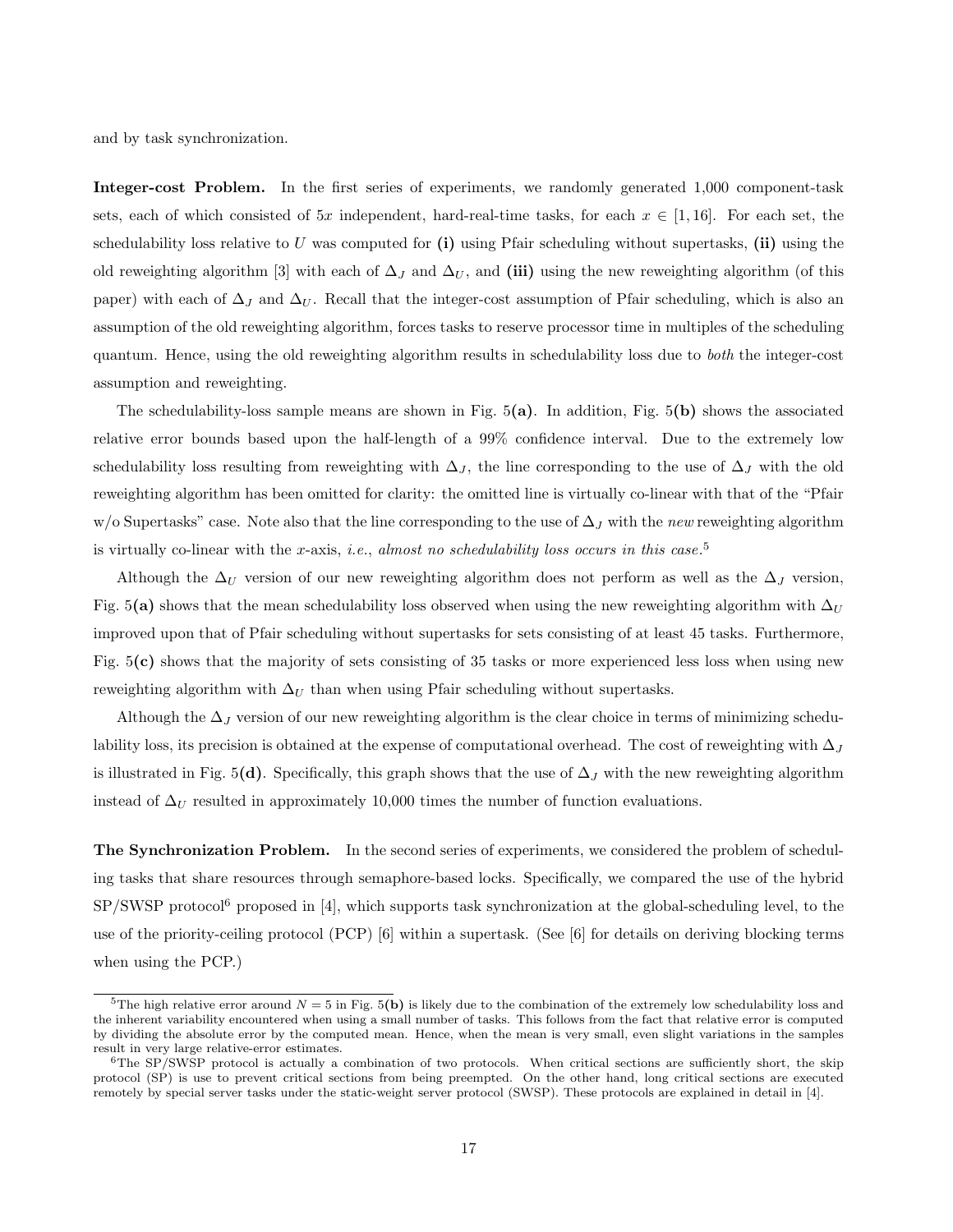

Figure 5: Results from the first series of experiments, including **(a)** the mean schedulability loss, **(b)** the relative error based upon the half-length of a 99% confidence interval, **(c)** the percentage of task sets tested that experienced more schedulability loss due to the Pfair's integer-cost requirement than from reweighting, and **(d)** the mean number of  $\Delta$ evaluations performed by the reweighting algorithm before terminating (shown in log scale). Each point is based upon the performance of 1,000 randomly-generated task sets.

To compare these two alternatives, we conducted four experiments, in which critical-section durations were limited to 1/4, 1, 2, and 4 quanta, respectively. The latter values were chosen because the hybrid SP/SWSP protocol has been shown to perform well when critical-section durations are at most one-quarter of the quantum size [4]. However, its performance drops off quickly as critical-section durations increase.

For each duration bound, the schedulability loss experienced by 15,000 randomly-generated sets of hard real-time tasks was computed. As in the first series of experiments, we determined the schedulability loss due to using each of  $\Delta_U$  and  $\Delta_J$  with the new reweighting algorithm. Fig. 6 shows the (smoothed) sample data collected from these experiments. (Due to non-uniform sample distribution, no sample means were computed.) In each graph, schedulability loss is plotted against the task set's cumulative locking utilization, which is the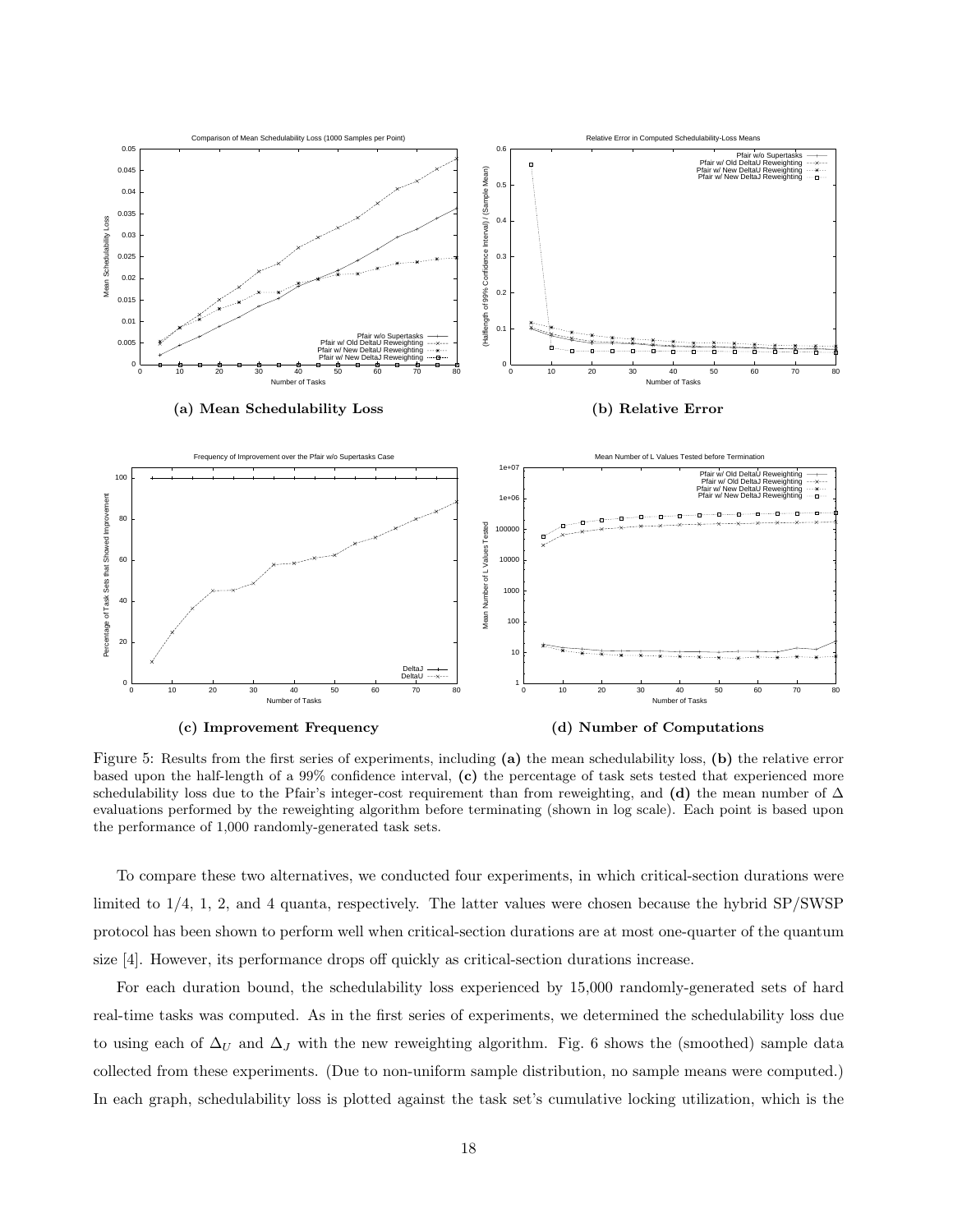

Figure 6: Results for second series of experiments. Due to non-uniform sample distribution, raw sample data is shown. (The sample data has been smoothed to make the performance trend easier to see.) The graphs show the schedulability loss due to resource sharing when using supertasks with the priority-ceiling protocol and when using Pfair scheduling directly with the SP/SWSP protocol. For the former case, schedulability loss is shown for both the  $\Delta_J$  and  $\Delta_U$  cases. In these experiments, critical-section durations were limited to at most **(a)** 1/4, **(b)** 1, **(c)** 2, and **(d)** 4 quanta.

fraction of U that is associated with critical sections. The small range of the x-axis is primarily an artifact of the random-generation process. However, the schedulability of a system degrades quickly as locking utilization is increased due to the disruptive nature of locking. In particular, if a critical section is preempted, then its length can effectively be magnified by several orders of magnitude.

As shown, reweighting with  $\Delta_J$  again performs extremely well, resulting in very low schedulability loss in all cases. Indeed, the associated line is difficult to see in the figure because it is only slightly above the  $x$ -axis. On the other hand, reweighting based upon  $\Delta_U$  and the hybrid SP/SWSP protocol perform comparably for 1/4-bound case. However, reweighting with  $\Delta_U$  clearly improves upon the hybrid protocol in all other cases.

Although these results clearly suggest that supporting task synchronization through the use of supertasks is preferable, it is important to keep in mind that this approach is only applicable in special cases. Specifically, the PCP can be used only when all tasks that require the lock in question are component tasks of the same supertask. On the other hand, the use of hybrid protocol is unrestricted.